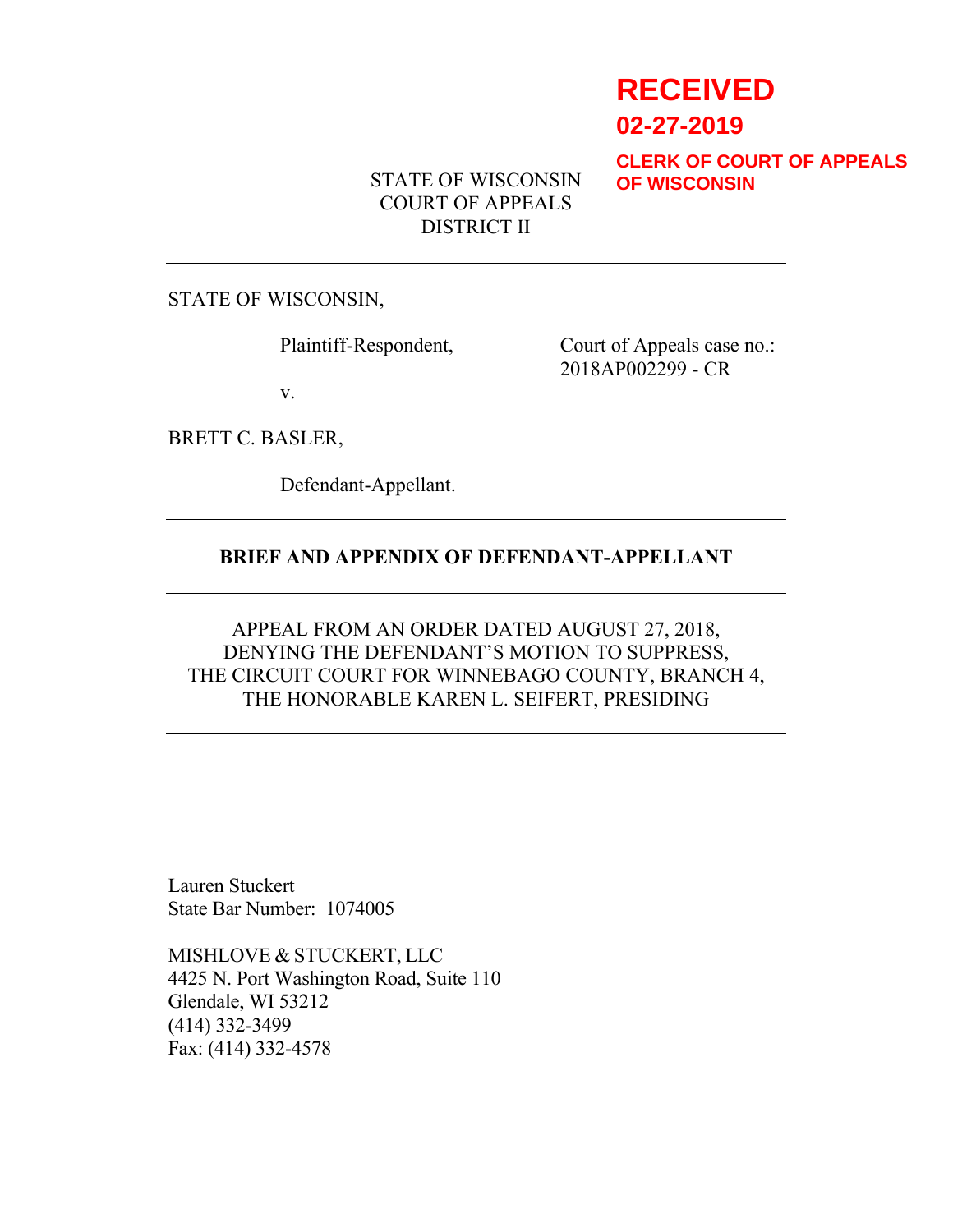# **TABLE OF CONTENTS**

| STATEMENT ON ORAL ARGUMENT AND PUBLICATION1                                                                                                                                                                         |  |
|---------------------------------------------------------------------------------------------------------------------------------------------------------------------------------------------------------------------|--|
|                                                                                                                                                                                                                     |  |
|                                                                                                                                                                                                                     |  |
|                                                                                                                                                                                                                     |  |
|                                                                                                                                                                                                                     |  |
| THE CIRCUIT COURT ERRED IN FINDING THAT AN ENCLOSED<br>PORCH/ENTRYWAY WITH TWO EXTERIOR MAIN DOORS WAS<br>NOT CURTILAGE TO THE RESIDENCE AND THAT LAW<br><b>ENFORCEMENT'S ENTRY WAS NOT AN UNLAWFUL TRESPASS TO</b> |  |
| Curtilage to Residence is Protected by the Fourth Amendment. 5                                                                                                                                                      |  |
| The Circuit Court Failed to Conduct a Proper Legal Analysis of the Area                                                                                                                                             |  |
|                                                                                                                                                                                                                     |  |
| The Entryway Room was Included Within an Enclosure Surrounding                                                                                                                                                      |  |
| The Entryway Room was Used for an Array of Personal Activities 13                                                                                                                                                   |  |
| The Entryway Room was Protected from Those who Pass by the  14                                                                                                                                                      |  |
| Defendant had a Reasonable Expectation of Privacy in the Area Entered                                                                                                                                               |  |
| THE WARRANTLESS TRESSPASS COMMITTED BY LAW<br>ENFORCEMENT IN THIS CASE WAS COMMITTED WITHOUT<br><b>PROBABLE CAUSE OR EXIGENT CIRCUMSTANCES.  16</b>                                                                 |  |
|                                                                                                                                                                                                                     |  |
|                                                                                                                                                                                                                     |  |
|                                                                                                                                                                                                                     |  |
| There was no Threat to the Safety of the Suspect or Anyone Else19                                                                                                                                                   |  |
| There was no Risk that Evidence Would be Destroyed 19                                                                                                                                                               |  |
|                                                                                                                                                                                                                     |  |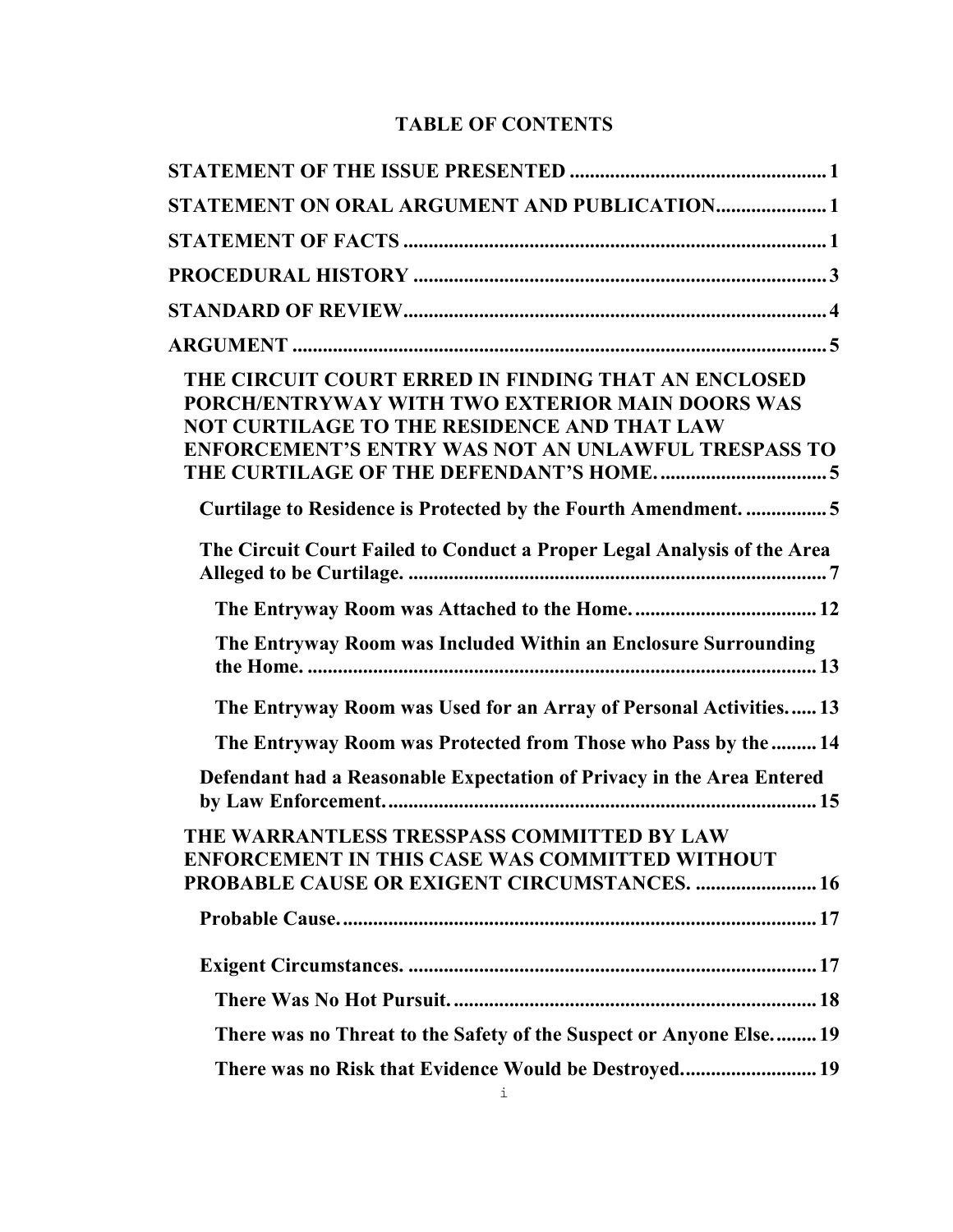| There was Nothing to Indicate that Basler would Flee 19 |  |
|---------------------------------------------------------|--|
|                                                         |  |
|                                                         |  |
|                                                         |  |
|                                                         |  |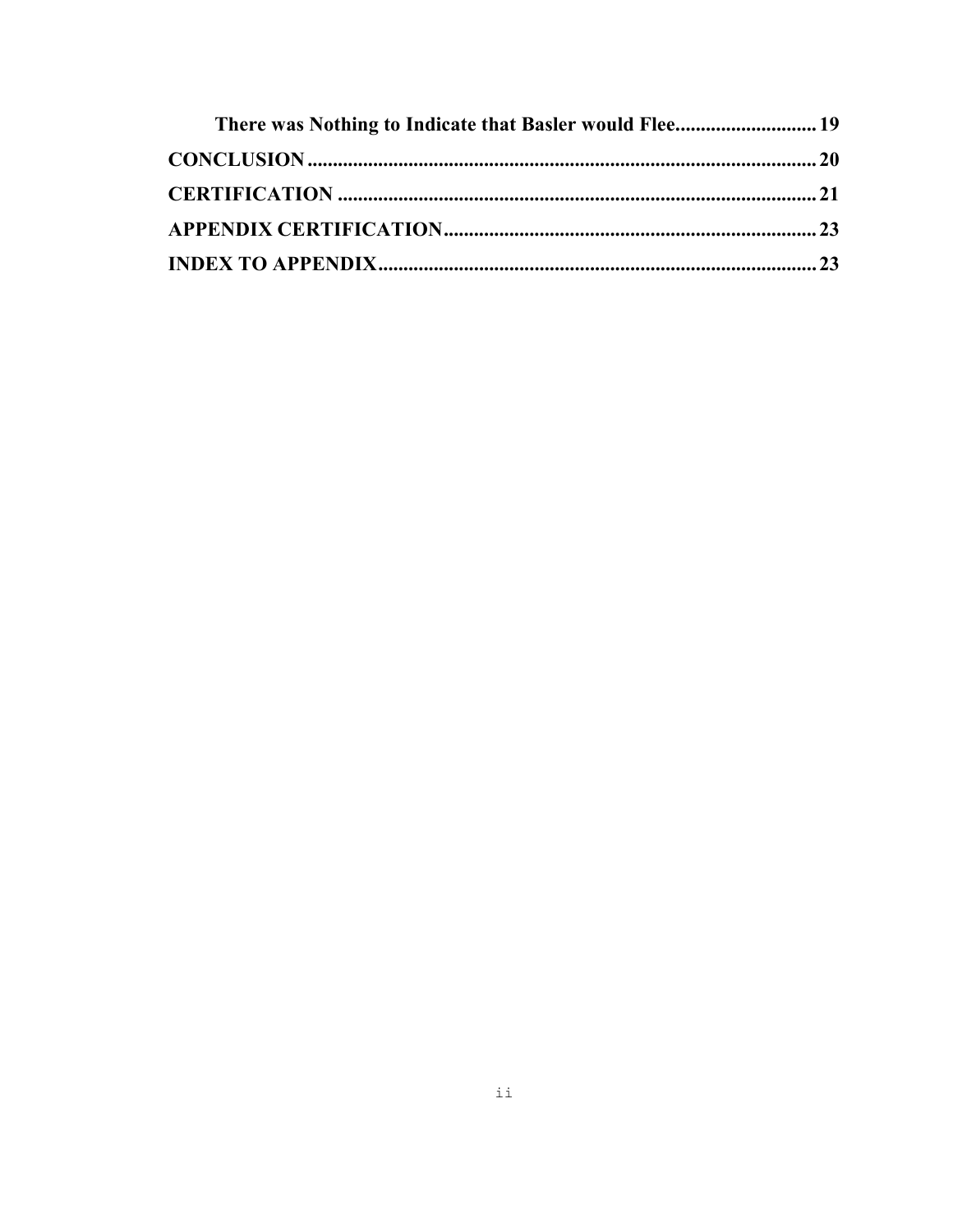# **TABLE OF AUTHORITIES**

# **Cases**

| Florida v. Jardines, 569 U.S., 133 S. Ct. 1409, 185 L. Ed. 2d 495 (2013)  6       |  |
|-----------------------------------------------------------------------------------|--|
|                                                                                   |  |
| Minnesota v. Olson, 495 U.S. 91, 110 S. Ct. 1684, 109 L. Ed. 2d 85 (1990) 6       |  |
| Oliver v. United States, 466 U.S. 170, 104 S. Ct. 1735, 80 L. Ed. 2d 214 (1984) 6 |  |
| Smith v. Maryland, 442 U.S. 735, 99 S. Ct. 2577, 61, L. Ed. 220 (1979) 15         |  |
|                                                                                   |  |
| State v. Ferguson, 2009 WI 50, 317 Wis.2d 586, 767 N.W.2d 187 18                  |  |
|                                                                                   |  |
|                                                                                   |  |
| State v. Martwick, 2000 WI 5, 231 Wis. 2d 801, 604 N.W.2d 5525, 7, 14             |  |
| State v. Nicholson, 174 Wis. 2d 542, 497 N.W.2d 791 (Ct. App. 1993)  4z           |  |
|                                                                                   |  |
| State v. Phillips, 2009 WI App 179, 322 Wis. 2d 576, 778 N.W.2d 157 4             |  |
|                                                                                   |  |
| State v. Richter, 2000 WI 58, 235 Wis. 2d 524, 612 N.W.2d 29  18                  |  |
|                                                                                   |  |
| United States v. Dunn, 480 U.S. 294, 107 S. Ct. 1134, 94 L. Ed. 2d 326            |  |
|                                                                                   |  |
|                                                                                   |  |
| <b>Statutes</b>                                                                   |  |
|                                                                                   |  |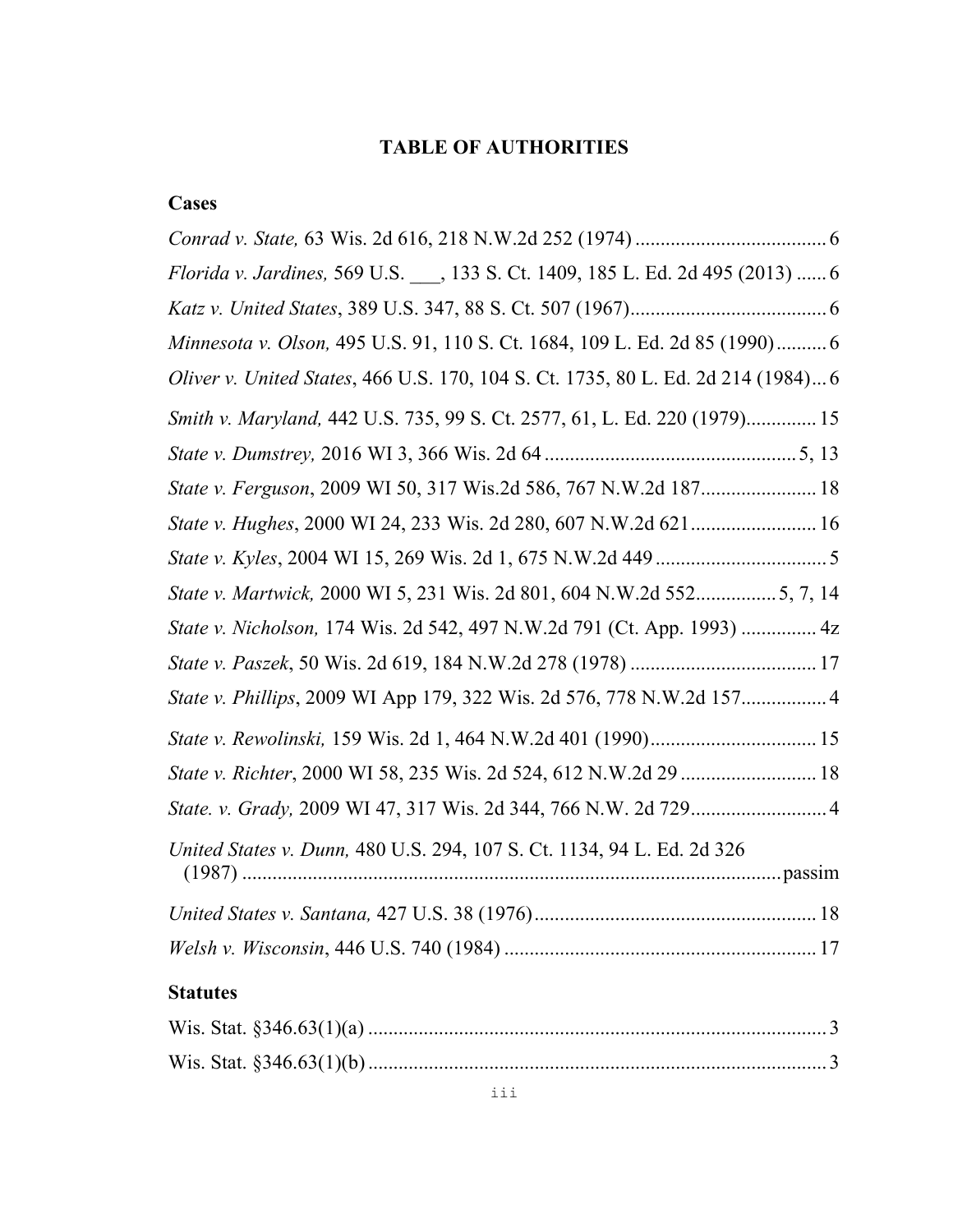# **Constitutional Provisions**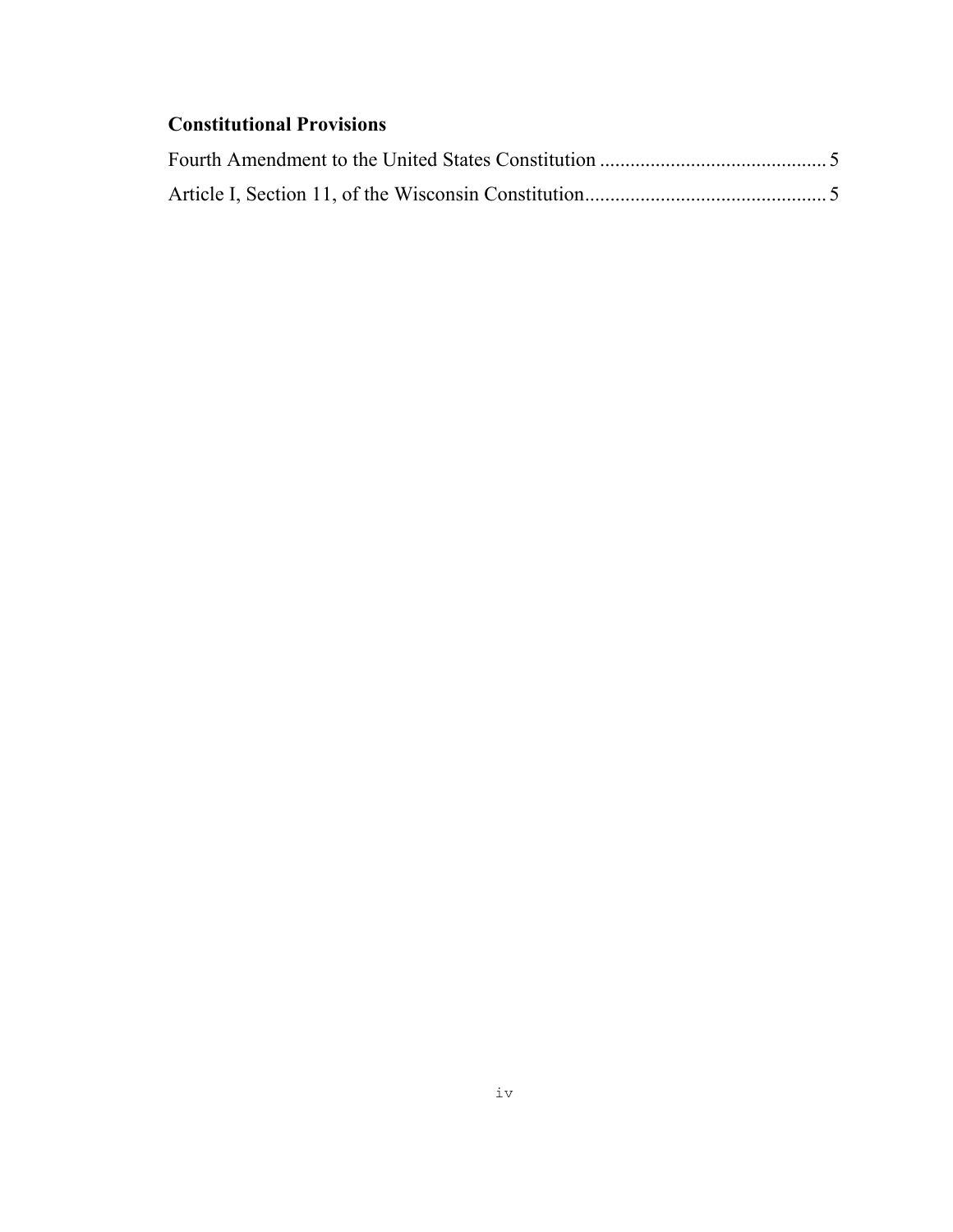#### <span id="page-5-0"></span>**STATEMENT OF THE ISSUE PRESENTED**

Is an enclosed porch/entryway room with two locking exterior entrance doors curtilage to a residence, and thus, an area protected by the Fourth Amendment of the United States Constitution?

Circuit Court's Answer: Although the Circuit Court did not explicitly so state, the language in its rulings implied the area was not curtilage.

## **STATEMENT ON ORAL ARGUMENT AND PUBLICATION**

The defendant-appellant takes no position on oral argument or publication.

## <span id="page-5-2"></span><span id="page-5-1"></span>**STATEMENT OF FACTS**

According to his testimony at the May 4, 2018 evidentiary motion hearing, City of Oshkosh Police Officer Grant Wilson (Wilson) overheard on his radio that a red pickup truck had struck the Hardee's building or part of the building on the corner of Jackson and Algoma. (R:35, p. 4, 13-25). Wilson was not privy to the initial caller's message, nor does he recall exactly where he was when the report came in on the radio. (R:35, p. 4, 22). He recalls hearing the vehicle was last seen headed southbound on Oregon Street and that somebody was following it. (R:35, p. 4, 23-25). Wilson testified that he believed whoever called was following the vehicle and had last seen it make a left turn or head eastbound on South Park Avenue before losing sight of it. (R:35, p. 5, 1-4). Wilson further testified that Officer Kopczyk (Kopczyk) had been traveling northbound on Oregon Street and that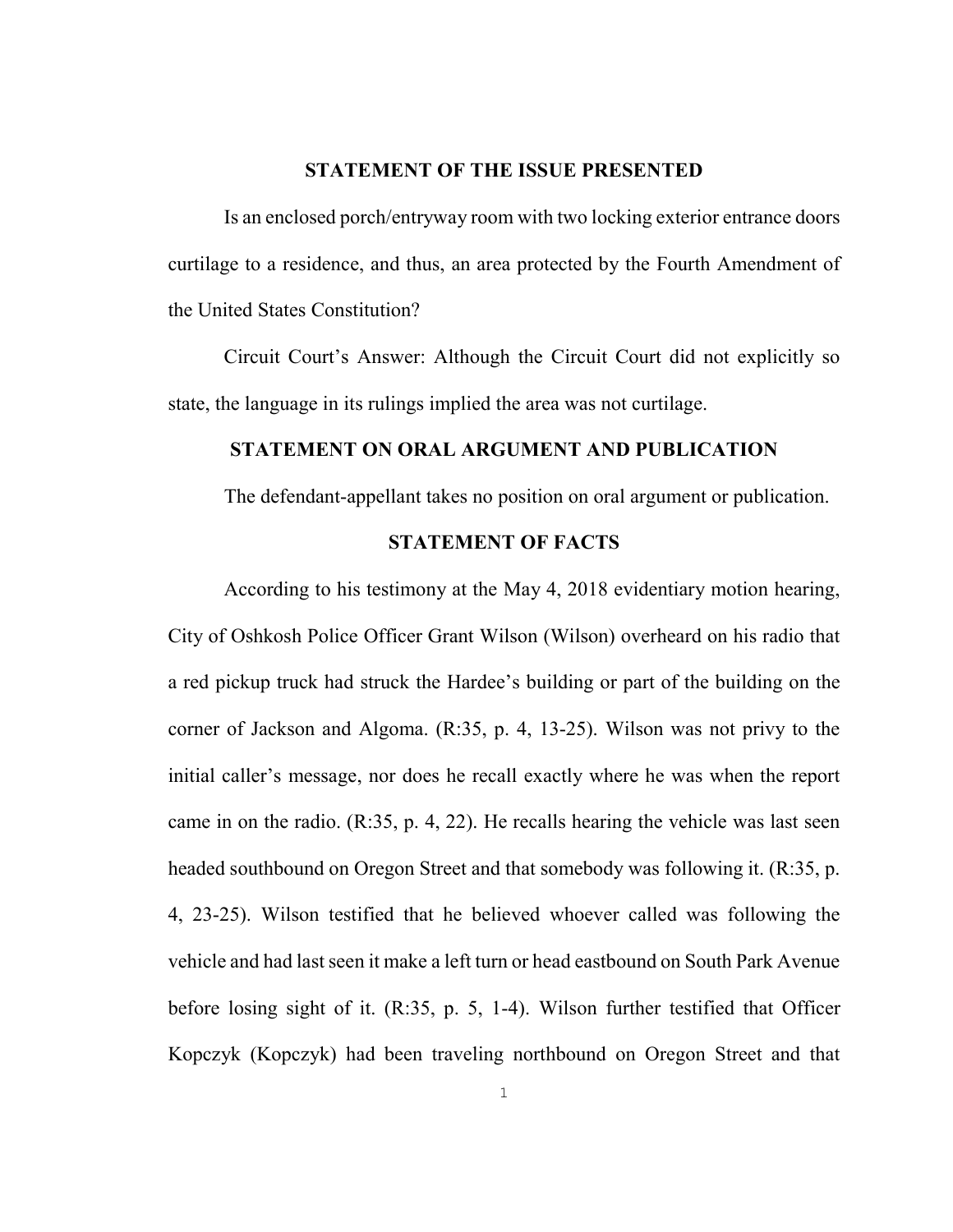Wilson believed Kopcyzk had called out and said that he had seen the pickup truck pull into a driveway on the north side of South Park Avenue. (R:35, p. 5, 10-13). Kopcyzk did not testify at the evidentiary hearing.

Wilson stated that he saw a vehicle matching the description in the driveway at 28 West South Park Avenue. (R:35, p. 5, 13-15). Wilson could see the truck's rear cab light or box light was on and it looked like a door was open. (R:35, p. 5, 17-19). Wilson turned around to park his squad car and saw a male exit the vehicle and walk into the house. (R:35, p. 5, 19-22). Wilson testified that he saw the driver of the vehicle walk up the steps on the east side of the residence and enter it.  $(R:35, R:35)$ p. 10, 19-20). He further testified that he didn't follow the driver of the vehicle into the home, and that the driver was already inside the residence when Wilson parked. (R:35, p. 10, 23-24).

Wilson met Kopczyk outside the residence, and the two of them walked up to the east side of the house. (R:35, p. 5, 24-25). They walked up the stairs to a storm door and another exterior door, saw an enclosed porch/entryway, walked through the doors, entered the enclosed area, and knocked on an interior Frenchstyle patio door. (R:35, p. 7). Again, Wilson and Kopczyk walked through two separate doors into the enclosed porch/entryway, a storm door and a stronger exterior door. There was a visible lock on the exterior door of the enclosed porch/entryway, a doorbell to the left of the doors, and a mailbox to the left of the staircase (R:35, pp.11-13). The porch/entryway contained the following items: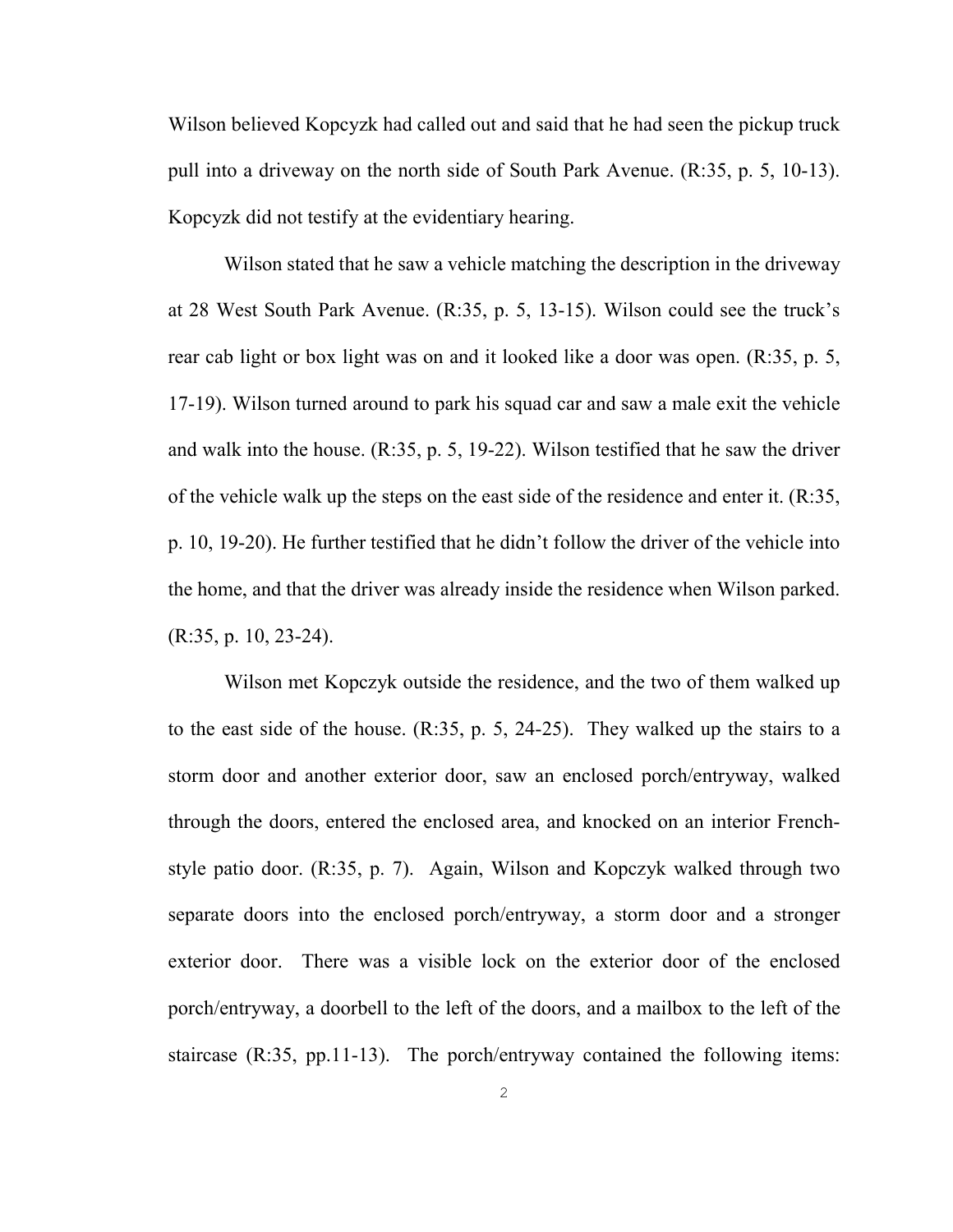furniture, sofa chairs, a patio table, a TV stand and television, a fan, lights, coats, shoes and various other things that belonged to the residents. The door that Wilson knocked on was a glass double patio door that entered into the living room. Wilson did not recall there being a lock on those doors. (R:35, p. 15, 8-20). Photos of the relevant portions of the residence's exterior, the enclosed porch/entryway, and the glass doors leading to the living room were entered into evidence.

Basler responded to the knocking on the secondary patio doors, opened the doors, and made contact with the police in the enclosed area. (R:35, p. 7-8). An investigation and arrest for Operating while Intoxicated ensued. Wilson testified that although he was wearing a body camera at the time of the entrance, his camera did not capture any footage of the officers' entrance into the enclosed porch/entryway. (R:35, p. 12, 19-25). Wilson testified he did not know at what point his body camera was activated. (R:35, p. 12, 24).

#### <span id="page-7-0"></span>**PROCEDURAL HISTORY**

On January 23, 2018, a criminal compliant charging the Defendant with Operating While Intoxicated, Third Offense, contrary to Wis. Stat. §346.63(1)(a), was filed in Winnebago County Case Number 2018CT000052. (R:4). An amended criminal complaint adding the charge of Operating with a Prohibited Alcohol Concentration, Third Offense, contrary to Wis. Stat. §346.63(1)(b) was filed on February 22, 2018 (R:12). Defendant, by counsel, filed a Motion to Suppress Evidence Derived from Unlawful Entry on March 29, 2018. (R:13). On May 4,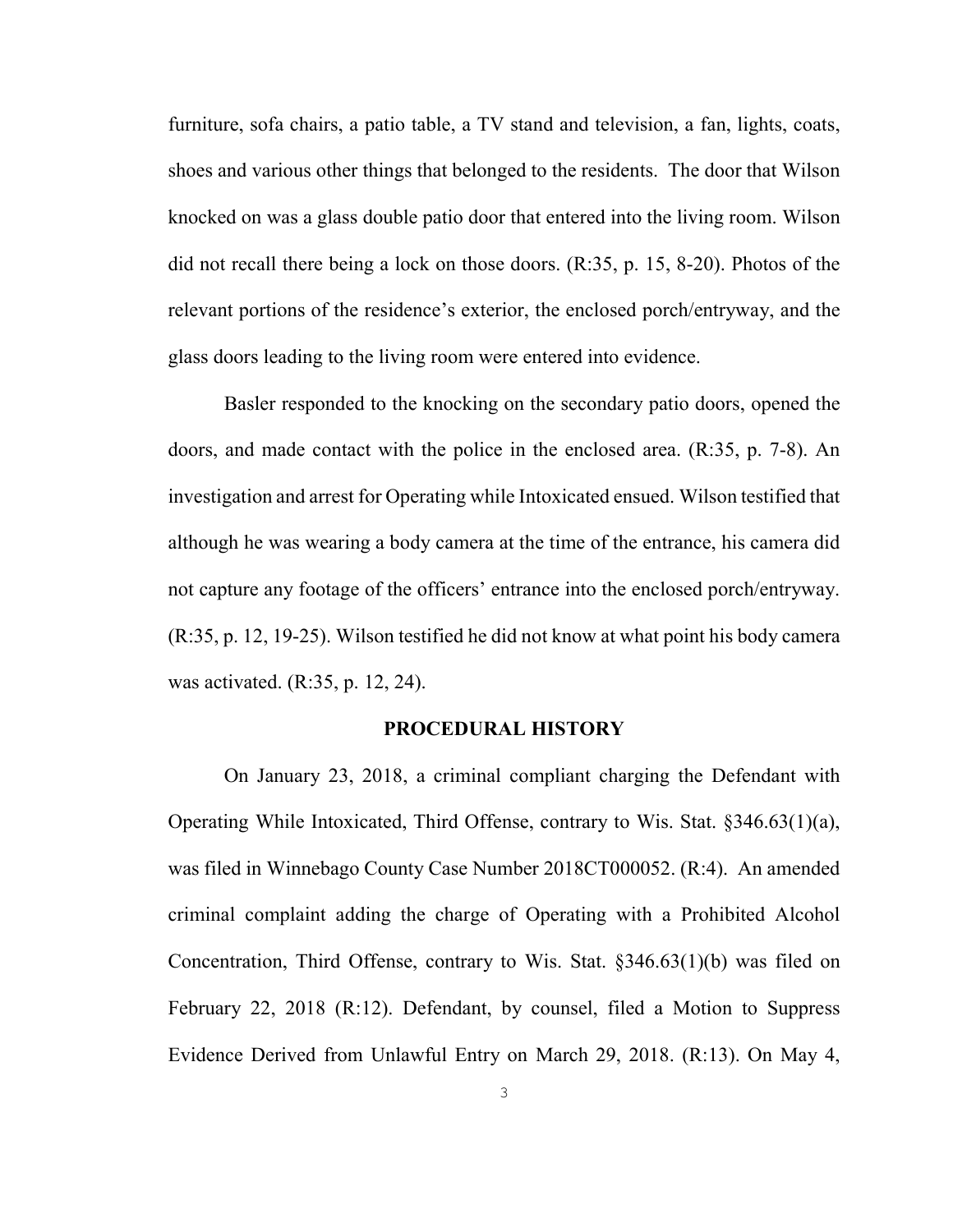2018, the Circuit Court held an evidentiary hearing on the defendant's motion to suppress, where the above-described testimony was given. The Honorable Karen L. Seifert presided over the motion and issued an Oral Decision from the bench on May 31, 2018, denying the defendant's Motion to Suppress. (R: 20; R: 36).

On July 16, 2018, defendant, by counsel, filed a Motion to Reconsider that decision, first arguing that the Circuit Court failed to consider the applicable case law for a curtilage determination in this case. On August 15, 2018, the Circuit Court issued another oral decision from the bench denying the defendant's Motion to Reconsider. (R:20; R:39).

The defendant entered a guilty plea on October 29, 2018 and was sentenced on that same date (See Judgment of Conviction, R: 27). The Circuit Court entered an Order staying the sentence (R:26), and the Defendant filed Notice of Intent to Pursue Post-Conviction Relief (R:25).

#### <span id="page-8-0"></span>**STANDARD OF REVIEW**

When reviewing a circuit court's denial of a motion to suppress evidence, the Court of Appeals will uphold a circuit court's findings of facts unless they are clearly erroneous. *State. v. Grady,* 2009 WI 47, ¶13, 317 Wis. 2d 344, 352, 766 N.W. 2d 729, 733. However, questions of law are subject to independent, *de novo*  review. *State v. Phillips*, 2009 WI App 179, ¶6, 322 Wis. 2d 576, 585, 778 N.W.2d 157, 161-62. The constitutional reasonableness of a search and seizure is a question of law that is subject to independent, *de novo* review. *Id.* citing *State v. Nicholson,*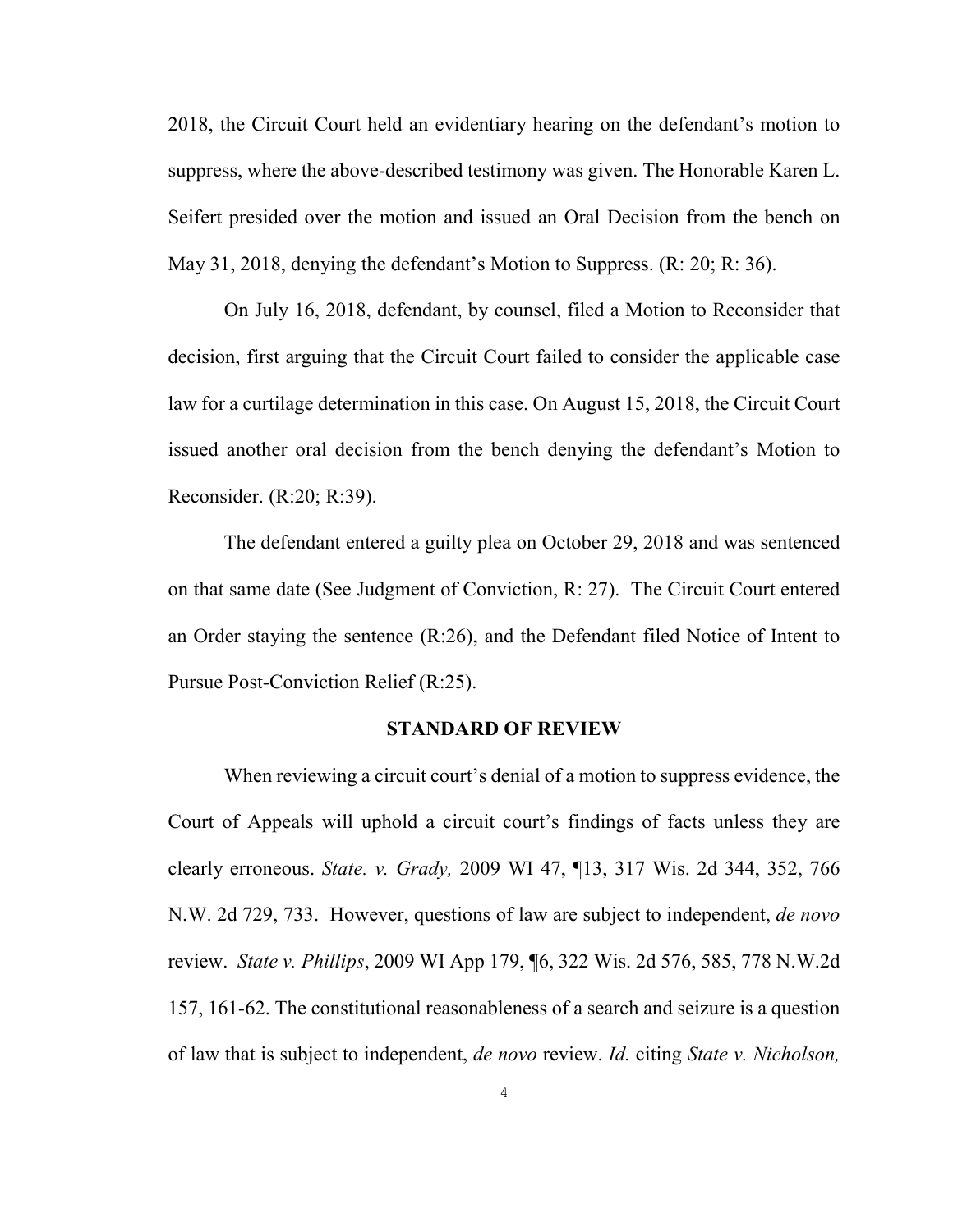174 Wis. 2d 542, 545, 497 N.W.2d 791 (Ct. App. 1993). Further, whether the facts satisfy constitutional principles is also a question for this court to decide. *Id.* citing *State v. Kyles*, 2004 WI 15, ¶7, 269 Wis. 2d 1, 675 N.W.2d 449.

#### <span id="page-9-1"></span><span id="page-9-0"></span>**ARGUMENT**

# **I. THE CIRCUIT COURT ERRED IN FINDING THAT AN ENCLOSED PORCH/ENTRYWAY WITH TWO EXTERIOR MAIN DOORS WAS NOT CURTILAGE TO THE RESIDENCE AND THAT LAW ENFORCEMENT'S ENTRY WAS NOT AN UNLAWFUL TRESPASS TO THE CURTILAGE OF THE DEFENDANT'S HOME.**

#### **A. Curtilage to Residence is Protected by the Fourth Amendment.**

The Fourth Amendment of the United States Constitution provides:

The right of the people to be secure in their persons, houses, papers, and effects, against unreasonable searches and seizures, shall not be violated, and no Warrants shall issue, but upon probable cause, supported by Oath or affirmation, and particularly describing the place to be searched, and the persons or things to be seized.

<span id="page-9-2"></span>U.S. Const. amend. IV

Article 1, Section 11 of the Wisconsin Constitution contains a substantively

identical provision that the Wisconsin Supreme Court has historically interpreted in accord with the Supreme Court's interpretation of the Fourth Amendment. *State v. Dumstrey,* 2016 WI 3, ¶14, 366 Wis. 2d 64, 77. "The protection provided by the Fourth Amendment to a home also extends to the curtilage of a residence." *State v. Martwick,* 2000 WI 5, ¶26, 231 Wis. 2d 801, 604 N.W.2d 552. "The curtilage is the area to which extends the intimate activity associated with the sanctity of a [person's] home and the privacies of life and therefore has been considered part of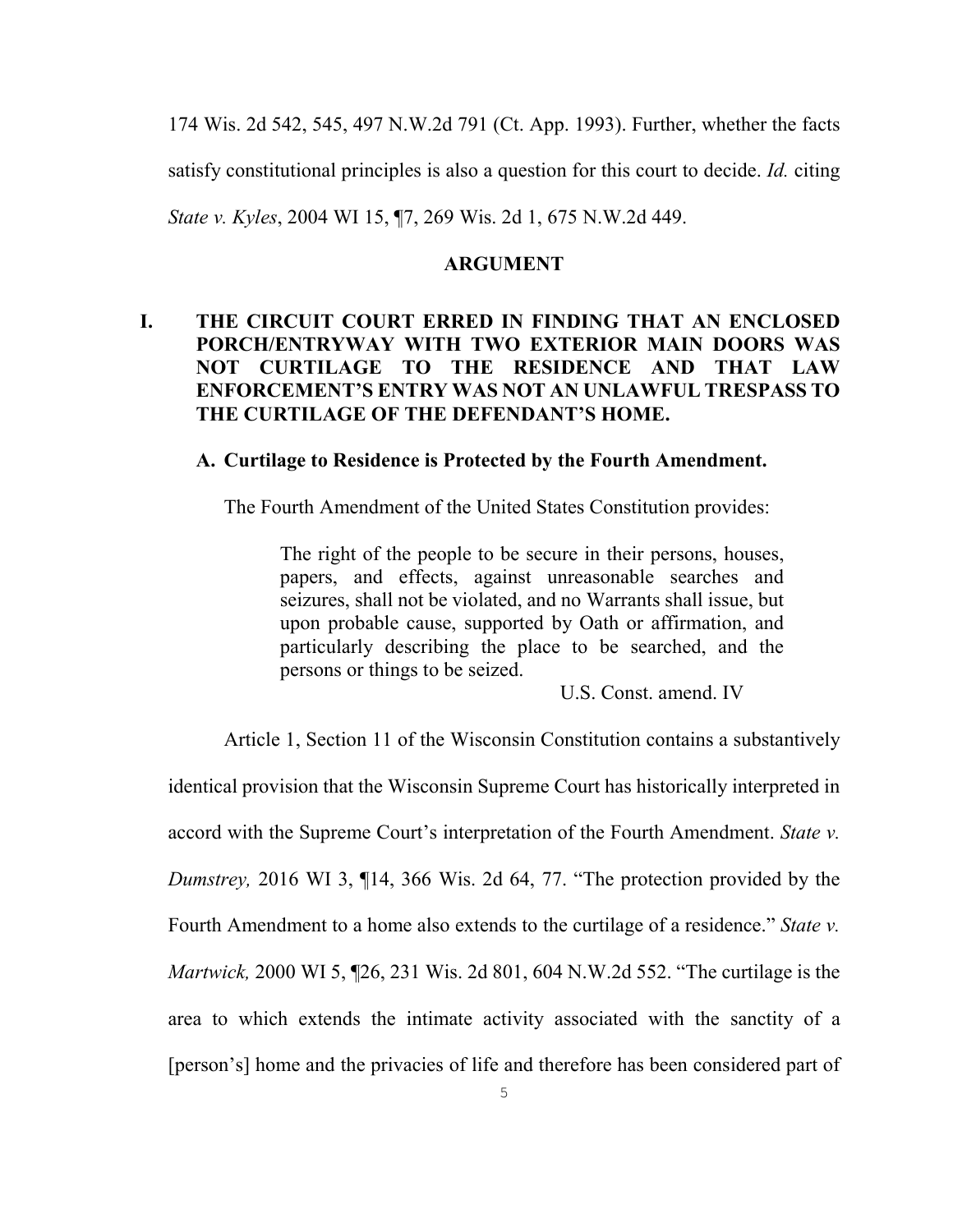[the] home itself for Fourth Amendment purposes." *Oliver v. United States*, 466 U.S. 170, 180, 104 S. Ct. 1735, 80 L. Ed. 2d 214 (1984). The Fourth Amendment's protection against warrantless entry for arrest also has been reasoned to extend to places where the person "has a legitimate expectation of privacy in the invaded place." *Minnesota v. Olson,* 495 U.S. 91, 95, 110 S. Ct. 1684, 109 L. Ed. 2d 85 (1990).

The United States Supreme Court has held that a search may be unconstitutional in an area where a person holds a reasonable expectation of privacy. *Katz v. United States*, 389 U.S. 347, 352-53, 360-61, 88 S. Ct. 507 (1967).

In *Conrad v. State,* 63 Wis. 2d 616, 630, 218 N.W.2d 252 (1974), the Wisconsin Supreme Court held that "under the strict curtilage test...there was, in effect, a legal presumption that all within the curtilage was protected." In *Florida v. Jardines,* 569 U.S. \_\_\_, 133 S. Ct. 1409, 185 L. Ed. 2d 495 (2013), the United States Supreme Court confirmed that the curtilage of a person's home remains a constitutionally protected area without consideration of whether a reasonable expectation of privacy exists. The Court in that case held that the front porch of a home constitutes curtilage and that officers executed an unconstitutional search when they conducted a trespassory dog sniff on that constitutionally protected area. *Id.* at 1415-17.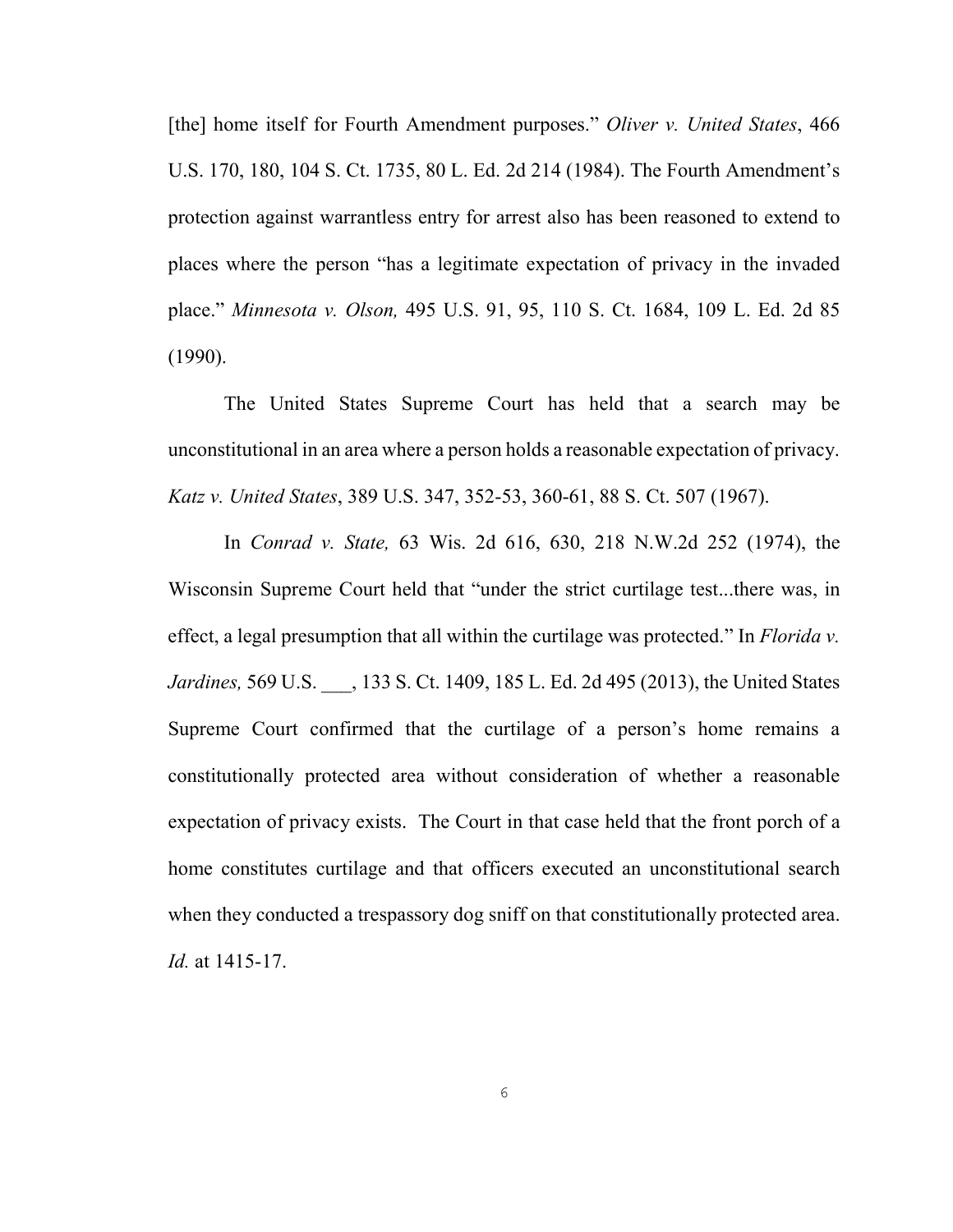# <span id="page-11-0"></span>**B. The Circuit Court Failed to Conduct a Proper Legal Analysis of the Area Alleged to be Curtilage.**

In determining whether an area constitutes curtilage of a home, the Wisconsin Supreme Court previously adopted the four factors set forth by the Supreme Court in *United States v. Dunn,* 480 U.S. 294, 301, 107 S. Ct. 1134, 94 L. Ed. 2d 326 (1987). *State v. Martwick,* 231 Wis. 2d 801, 2000 WI 5, ¶ 30 (quoting *Dunn,* 480 U.S. at 301). The four factors to be considered are as follows: (1) "the proximity of the area claimed to be curtilage to the home"; (2) "whether the area is included within an enclosure surrounding the home"; (3) "the nature of the uses to which the area is put"; and (4) "the steps taken by the resident to protect the area from observation by people passing by." *Id.* 

At the May 4, 2018 motion hearing, the defense cited this four-prong *Dunn*  analysis. The Court made no attempt to apply the factors to the area in question. The Defendant's Motion to Reconsider again raised the *Dunn* factors, laid out explanation in writing and asked the Court to engage in the appropriate legal analysis required for a proper curtilage determination. Again, the court failed to apply the factors.

The following images were provided to the Court, in black-and-white prints as exhibits at the evidentiary motion hearing, and in color prints in the Defendant's Motion to Reconsider.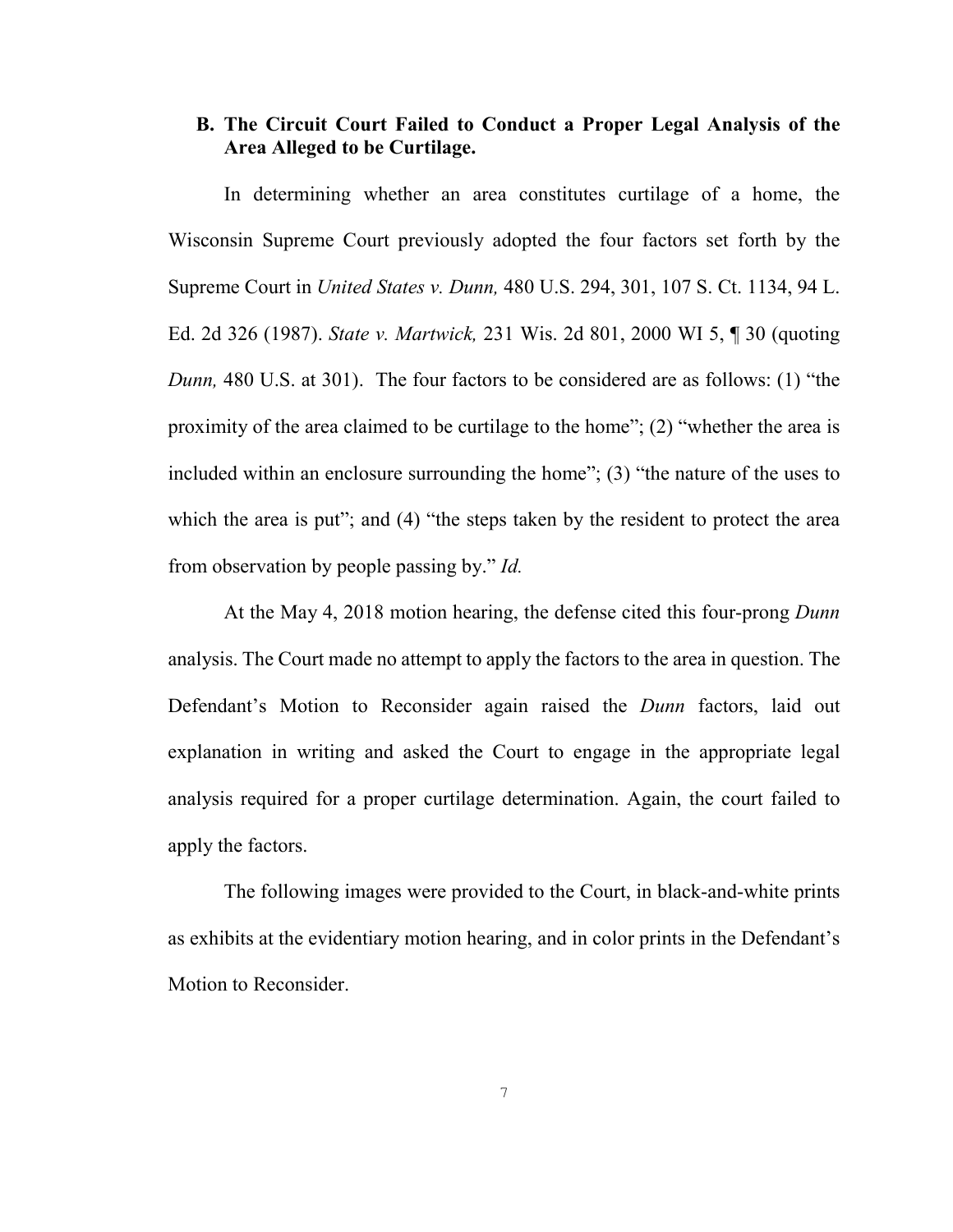Image 1 on the following page is a photo of the entryway room, the area the defense alleges is curtilage.



Image 1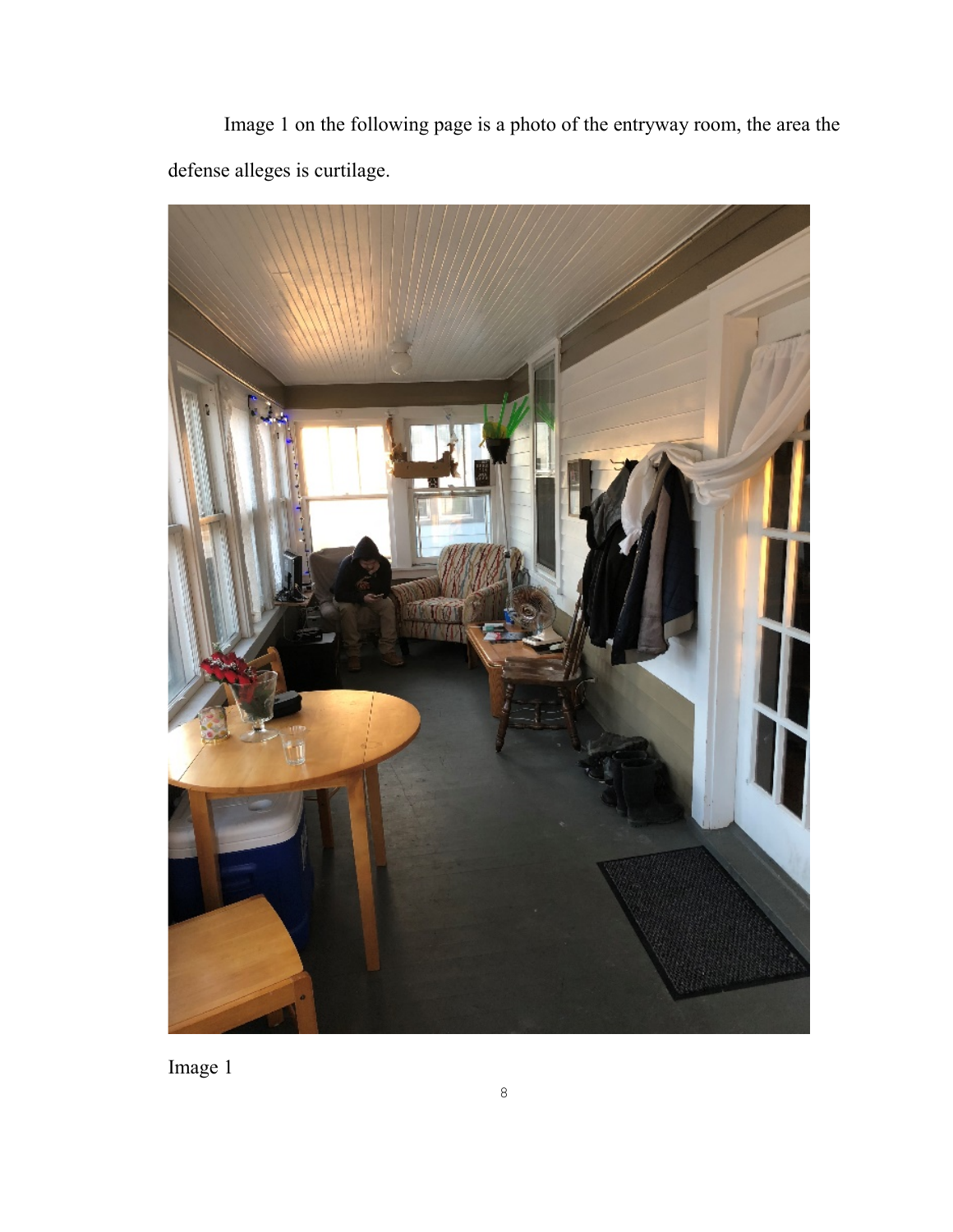The following two photos (Images  $2 \& 3$ ) are of the exterior doors to the entryway room. In Image 2 both of the exterior doors are closed.



Image 2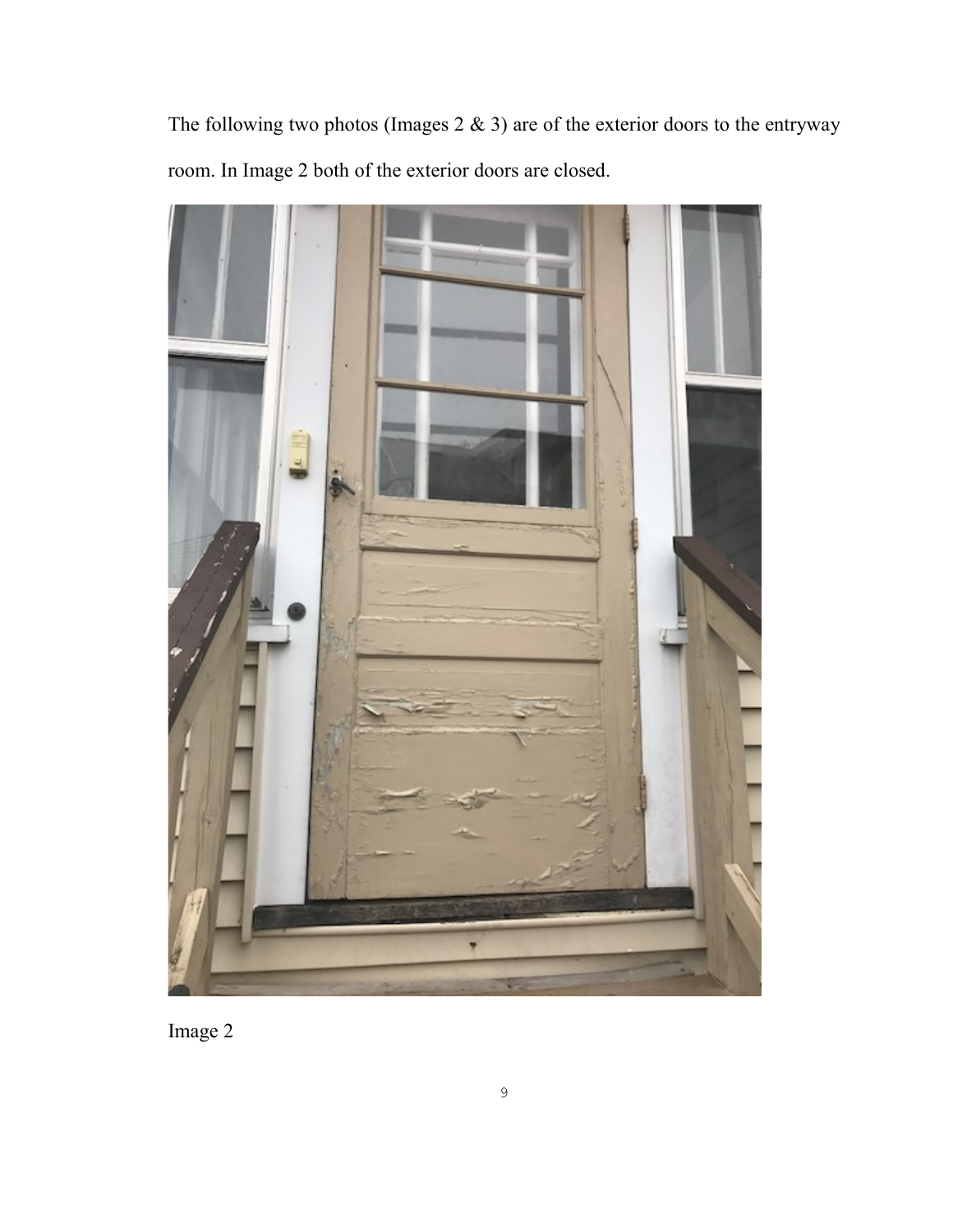In Image 3, the first exterior storm door is being held open, while the second exterior door remains closed.



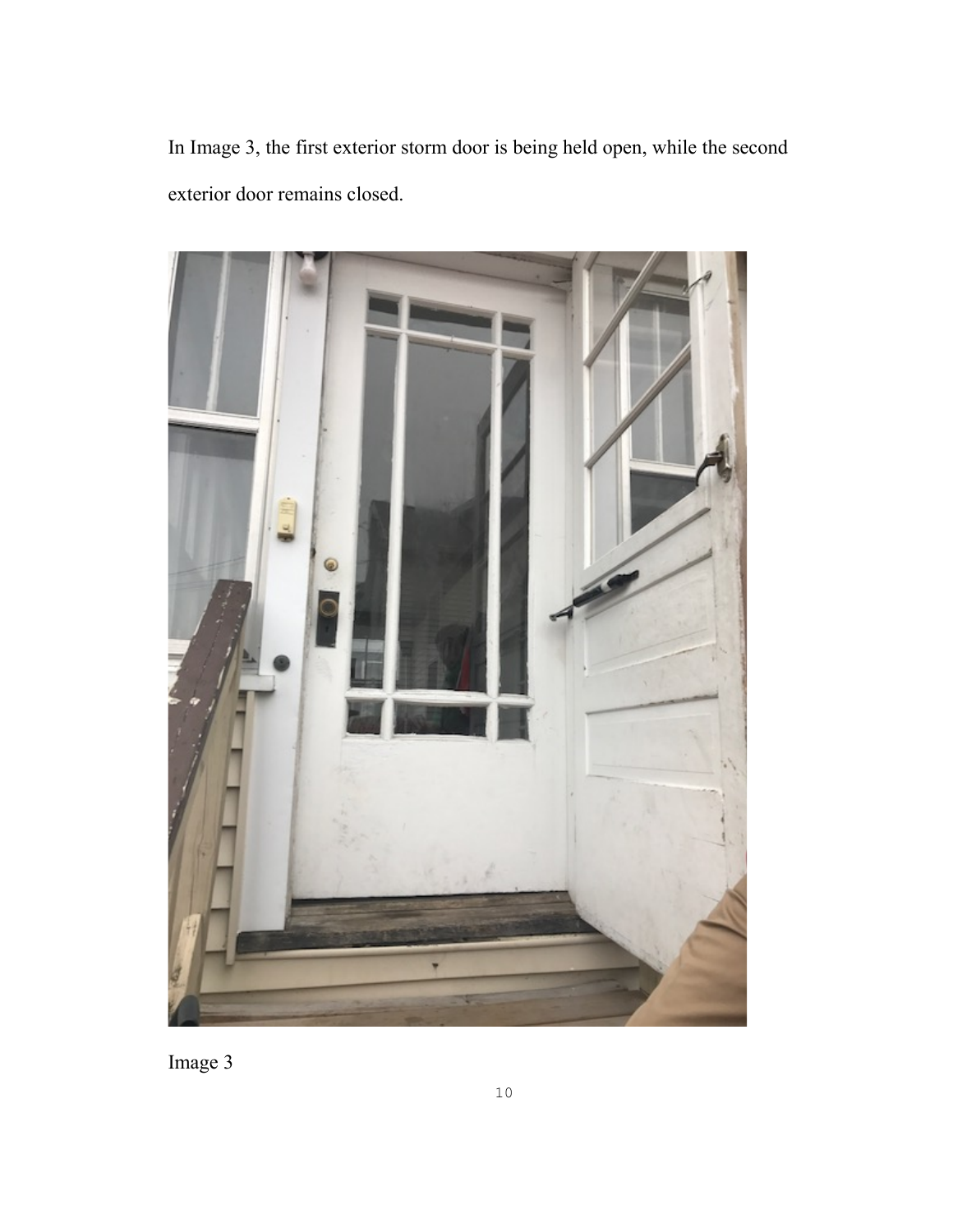Image 4 is a photo of the two French patio doors connecting the porch/entryway room to the rest of the home. These doors open into the living room area of the home.



Image 4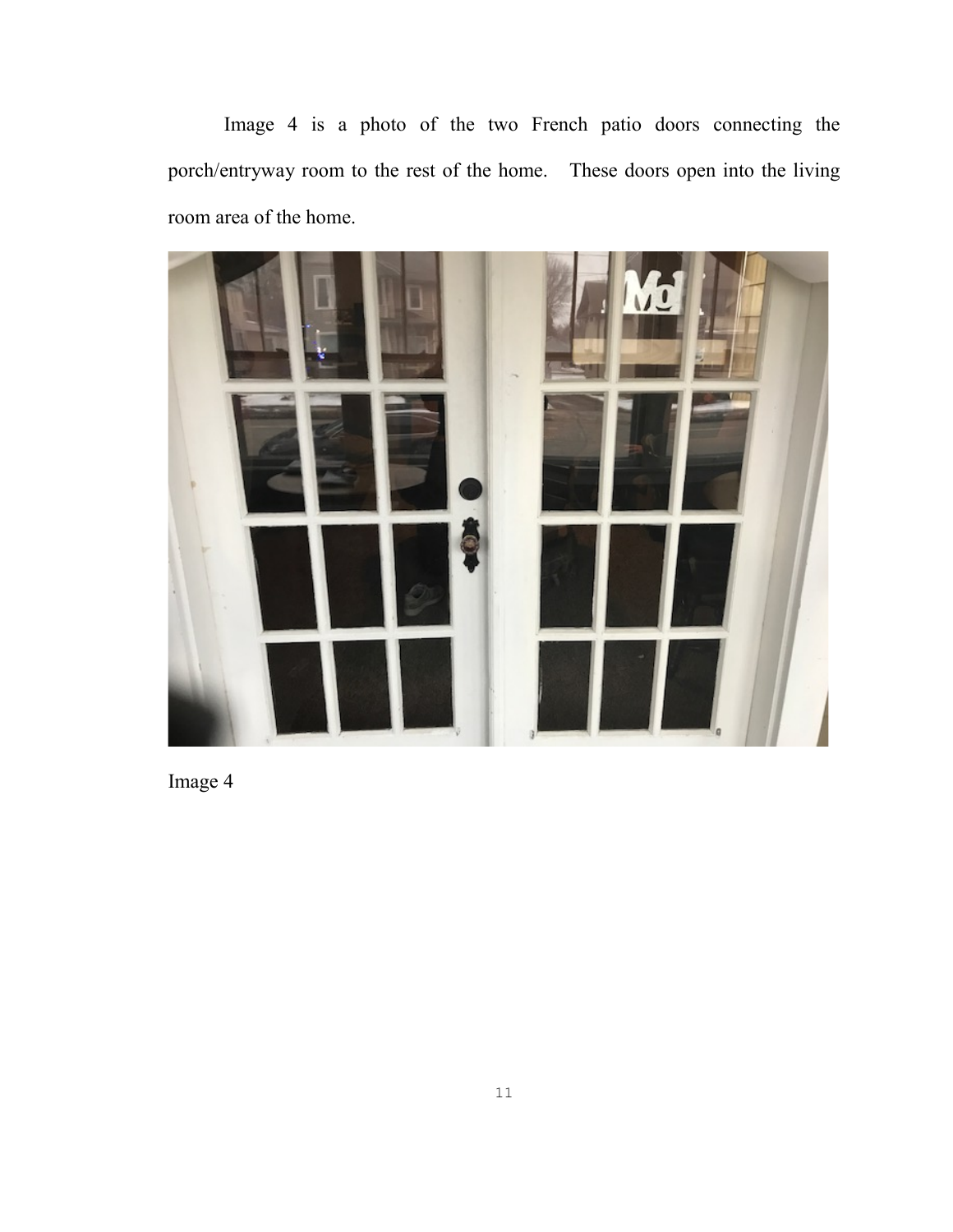Finally, Image 5 is a photo of the exterior view of the enclosed porch/entryway room taken from South Park Avenue.





# <span id="page-16-0"></span>**1. The Entryway Room was Attached to the Home.**

The first *Dunn* factor that the Court failed to consider was the proximity of the entryway room to the defendant's home. *Id.* The only thing separating this area from the rest of Basler's home are two French patio doors, *see* Image 4, *supra*. These are clearly interior doors, less strong than the exterior front doors to the home, shown in Images  $2 \& 3$ . There is no doorbell adjacent to these doors, as the doorbell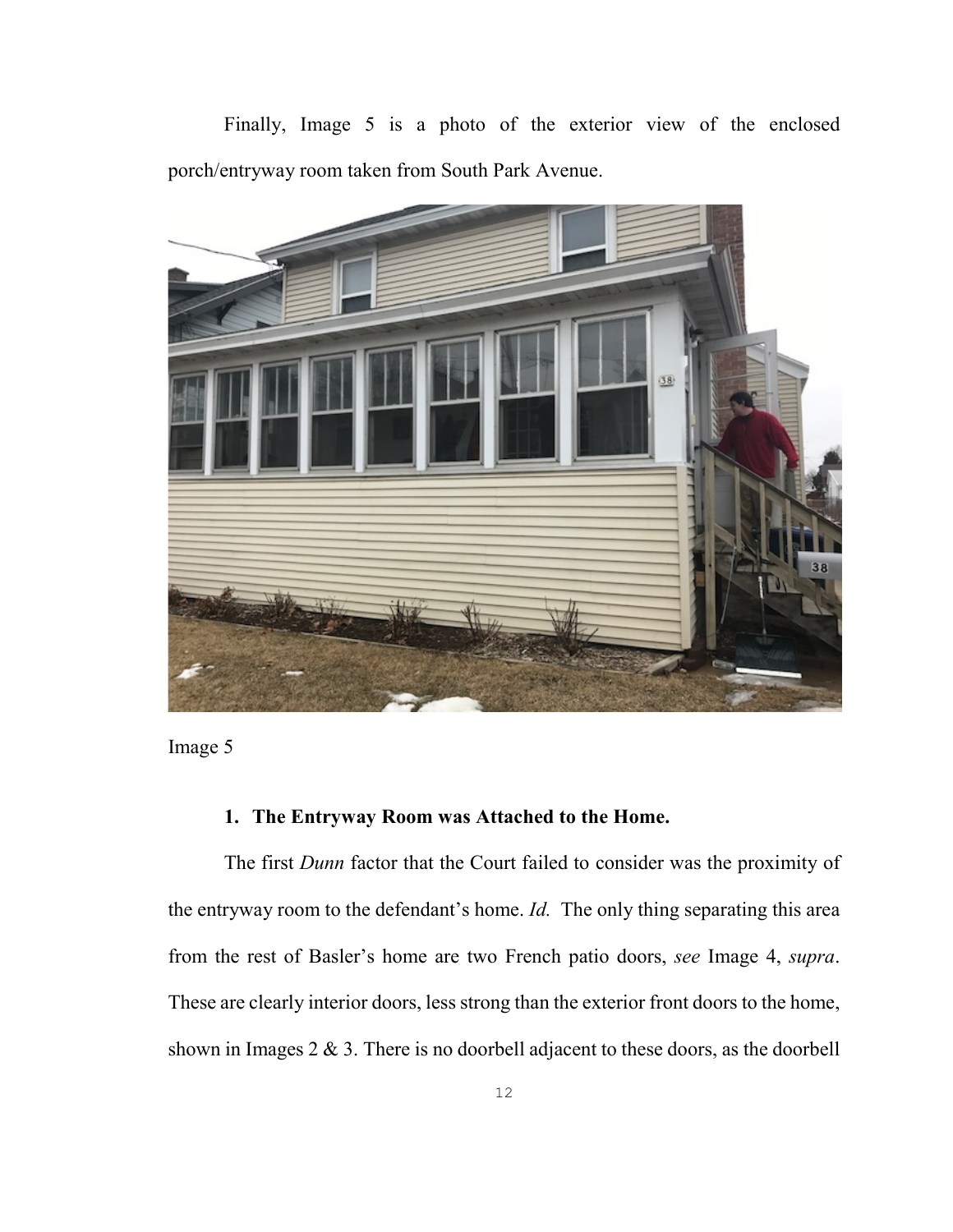is in the normal place a doorbell would appear: outside the front doors of the home, along with the mailbox. In examining this first factor, it is clear that this entryway room is not only in close proximity to the home, but entirely attached to it.

# <span id="page-17-0"></span>**2. The Entryway Room was Included Within an Enclosure Surrounding the Home.**

The second *Dunn* factor the Circuit Court failed to consider was whether the enclosed porch/entryway room was included within an enclosure that also surrounded the home. *Id.* This room was located within the same overall structure as the defendant's home. This favors a determination that the area was a part of the home's curtilage.

#### <span id="page-17-1"></span>**3. The Entryway Room was Used for an Array of Personal Activities.**

The third *Dunn* factor the Court failed to consider was the nature of the use of the entryway room. *Id.* "The overall curtilage inquiry is directed at protecting the area to which extends the intimate activity associated with the sanctity of a person's home and the privacies of life." *Dumstrey,* 366 Wis. 2d at 89.The photo of the entryway room, Image 1, *supra*, shows many personal belongings kept in the room. The residents had exclusive control over the area where it appeared many personal activities took place. The room contained the following items: a large sofa-style single person chair; a second single chair with a soft-covered cushion over it; three additional wooden chairs, a round wooden table with a vase, a glass of what appears to be filled with water, a candle, and another unidentifiable object on top of it; a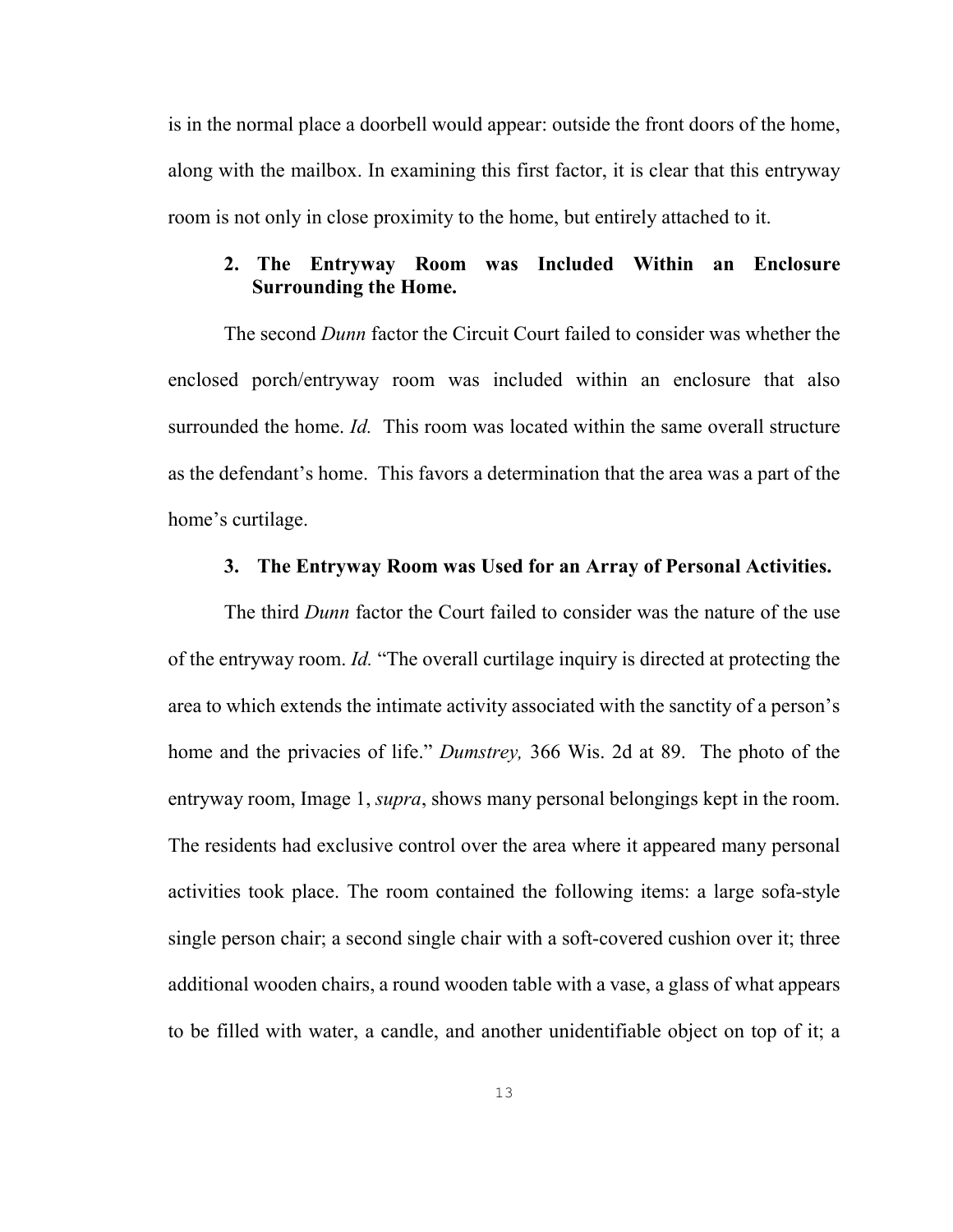wooden coffee table; a fan; a large cooler; a television set on a stand; a DVD player; various papers; several coats; at least one pair of boots, at least two pairs of shoes; a "Cards against Humanity" game box, string lights, and some other miscellaneous personal belongings. The presence of these items unquestionably favors a curtilage designation. It is obvious that the entryway room was used for everyday living.

# <span id="page-18-0"></span>**4. The Entryway Room was Protected from Those who Pass by the Residence.**

The fourth and final factor the Circuit Court failed to consider in the *Dunn*  analysis was whether steps had been taken to protect the entryway room from observation by those who pass by the area. *State v. Martwick,* 231 Wis. 2d 801, 2000 WI 5, ¶ 30. Image 5 shows that the entryway room was shielded from the public. Two wooden and glass locking exterior doors closed off the area from the public. The exterior-type windows were elevated, so that a person walking by would not be able to easily observe the interior. Adjacent to the two wooden and glass exterior doors were a doorbell and a mailbox, signaling the entry to the curtilage. These doors had locks and served as the main entrance to the home. Thus, significant steps had been taken to protect this area from observation by people who may pass by the home.

After applying the *Dunn* four-factor test, the appropriate conclusion is that the entryway room warrants Fourth Amendment protection as curtilage to the home. The Circuit Court erroneously made no attempt to consider any of these factors.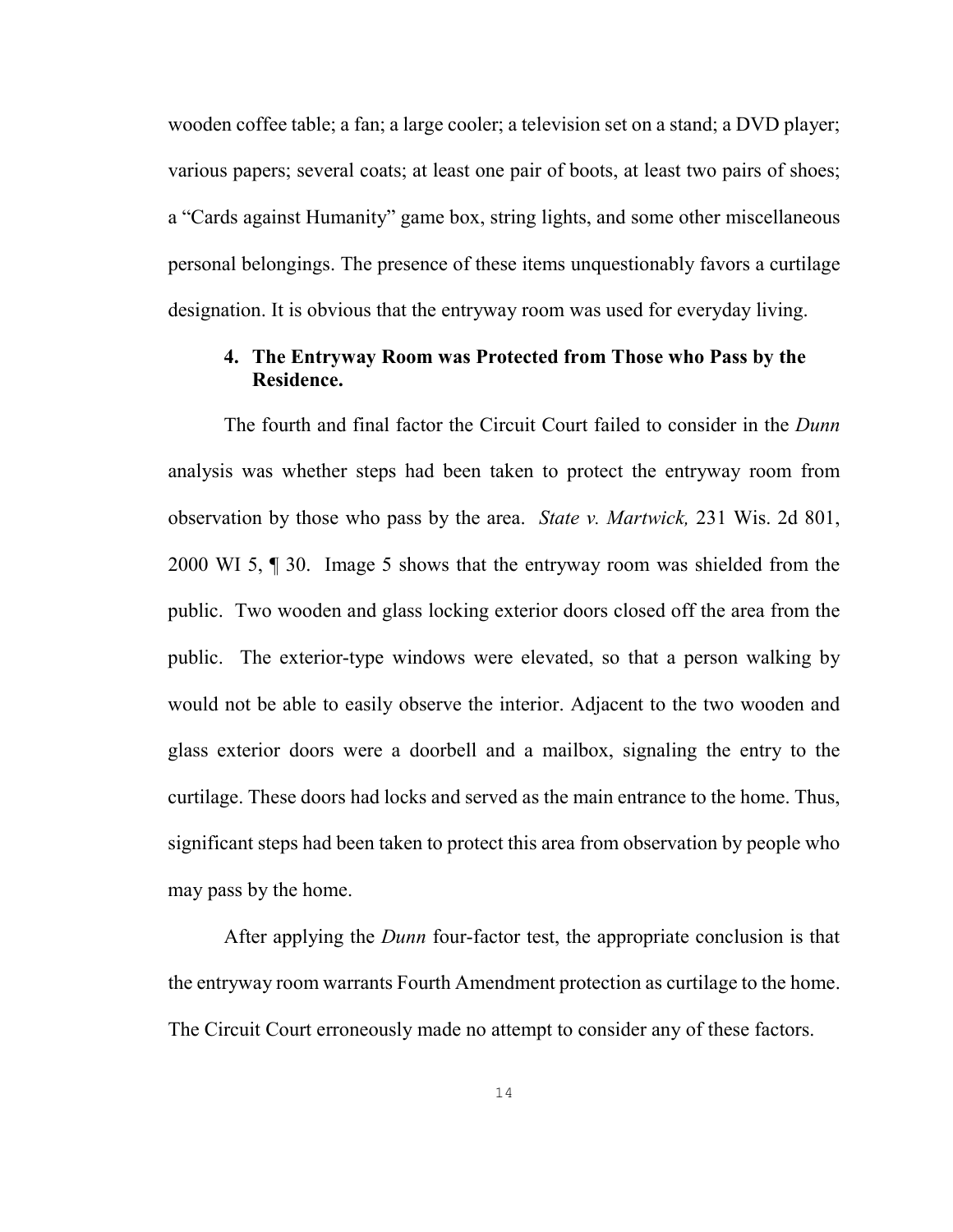# <span id="page-19-0"></span>**C. Defendant had a Reasonable Expectation of Privacy in the Area Entered by Law Enforcement.**

Even if this Court finds that the entryway room was not curtilage, the inquiry does not end. If the Court finds that the area was not curtilage it must, nevertheless, determine whether the defendant had a reasonable expectation of privacy in the entryway room for some other reason.

The Court must consider two questions in making this determination: (1) whether the person exhibited an actual, subjective expectation of privacy in the area; and (2) whether society is willing to recognize such an expectation as reasonable. *Smith v. Maryland,* 442 U.S. 735, 740, 99 S. Ct. 2577, 61, L. Ed. 220 (1979). This inquiry involves a totality of the circumstances analysis, pointing to six relevant factors: "(1) whether the defendant had a property interest in the premises; (2) whether he [or she] was legitimately (lawfully) on the premises; (3) whether he [or she] had complete dominion and control and the right to exclude others; (4) whether he [or she] took precautions customarily taken by those seeking privacy; (5) whether he [or she] put the property to some private use; and (6) whether the claim of privacy is consistent with historical notions of privacy." *State v. Rewolinski,* 159 Wis. 2d 1, 17-18, 464 N.W.2d 401 (1990).

All six factors favor a finding that Basler had a reasonable expectation of privacy in the entryway room. First, Basler had many significant personal items in the room. Second, since he lived there, he was lawfully on the premises. Third, he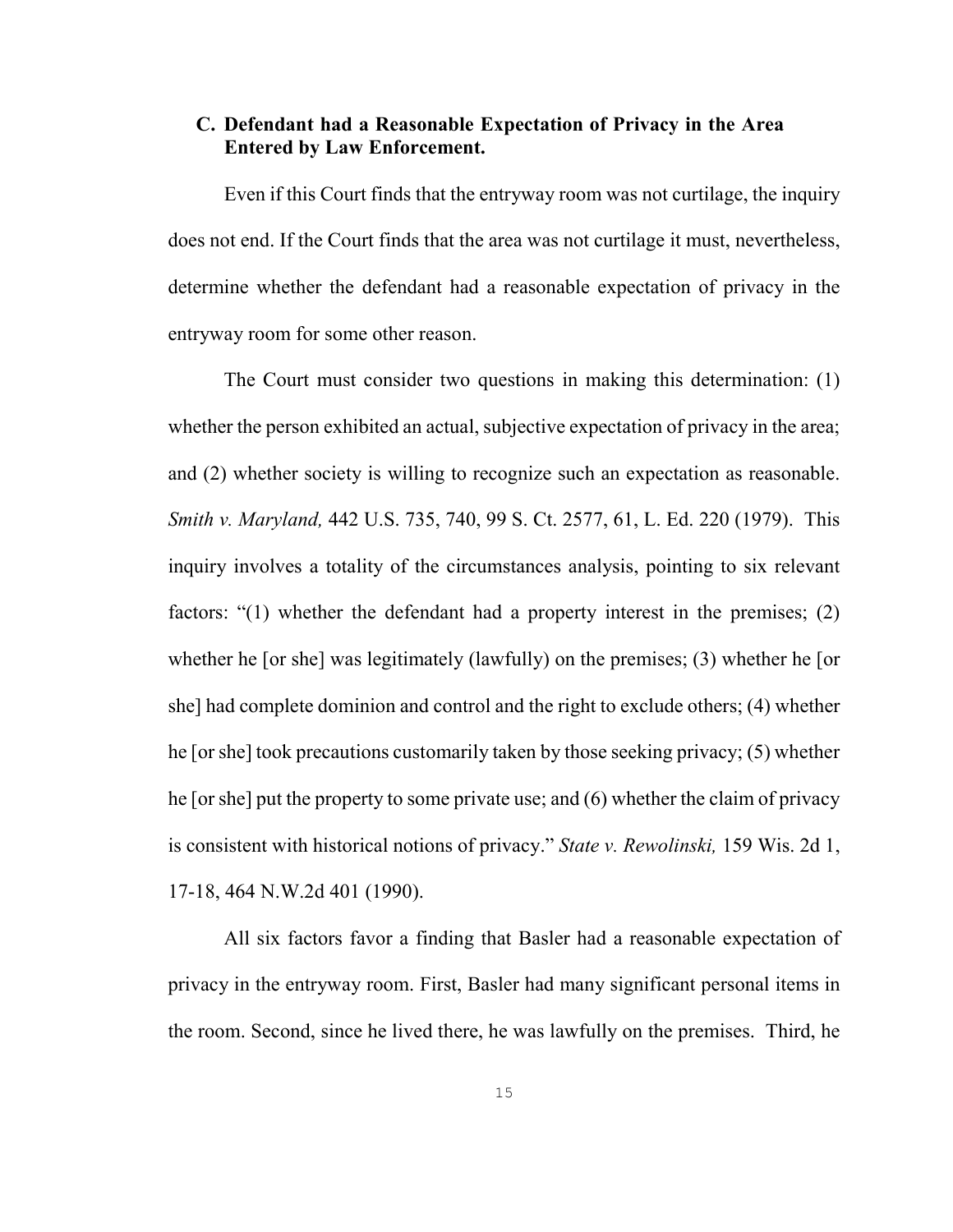had dominion and control over the area. Fourth, the area was shielded from the public at large. Fifth, the area was put to private use, as evidenced by the items kept in the room. Lastly, the claim of privacy is consistent with historical notions of privacy. No reasonable person would expect that a room with such personal items, and with two wood and glass exterior front doors adjacent to a doorbell and mailbox, would be open to the public. Under the totality of the circumstances, Basler had a reasonable expectation of privacy in the enclosed porch/entryway room. The Circuit Court did not attempt this type of analysis which would have been required had it found the room was not curtilage under the four factor *Dunn* test.

# <span id="page-20-0"></span>**II. THE WARRANTLESS TRESSPASS COMMITTED BY LAW ENFORCEMENT IN THIS CASE WAS COMMITTED WITHOUT PROBABLE CAUSE OR EXIGENT CIRCUMSTANCES.**

The state did not argue, nor did the court find that there was either probable cause for the police to enter Basler's home or exigent circumstances to justify the entry. We will, nevertheless, address the issues.

A warrantless entry by law enforcement into a private residence is presumptively prohibited by the Fourth Amendment to the United States Constitution, and Article I, Section 11, of the Wisconsin Constitution. *State v. Hughes*, 2000 WI 24, ¶ 17, 233 Wis. 2d 280, 289, 607 N.W.2d 621, 626. An exception to this rule exists where the State can "show both probable cause and exigent circumstances that overcome the individual's right to be free from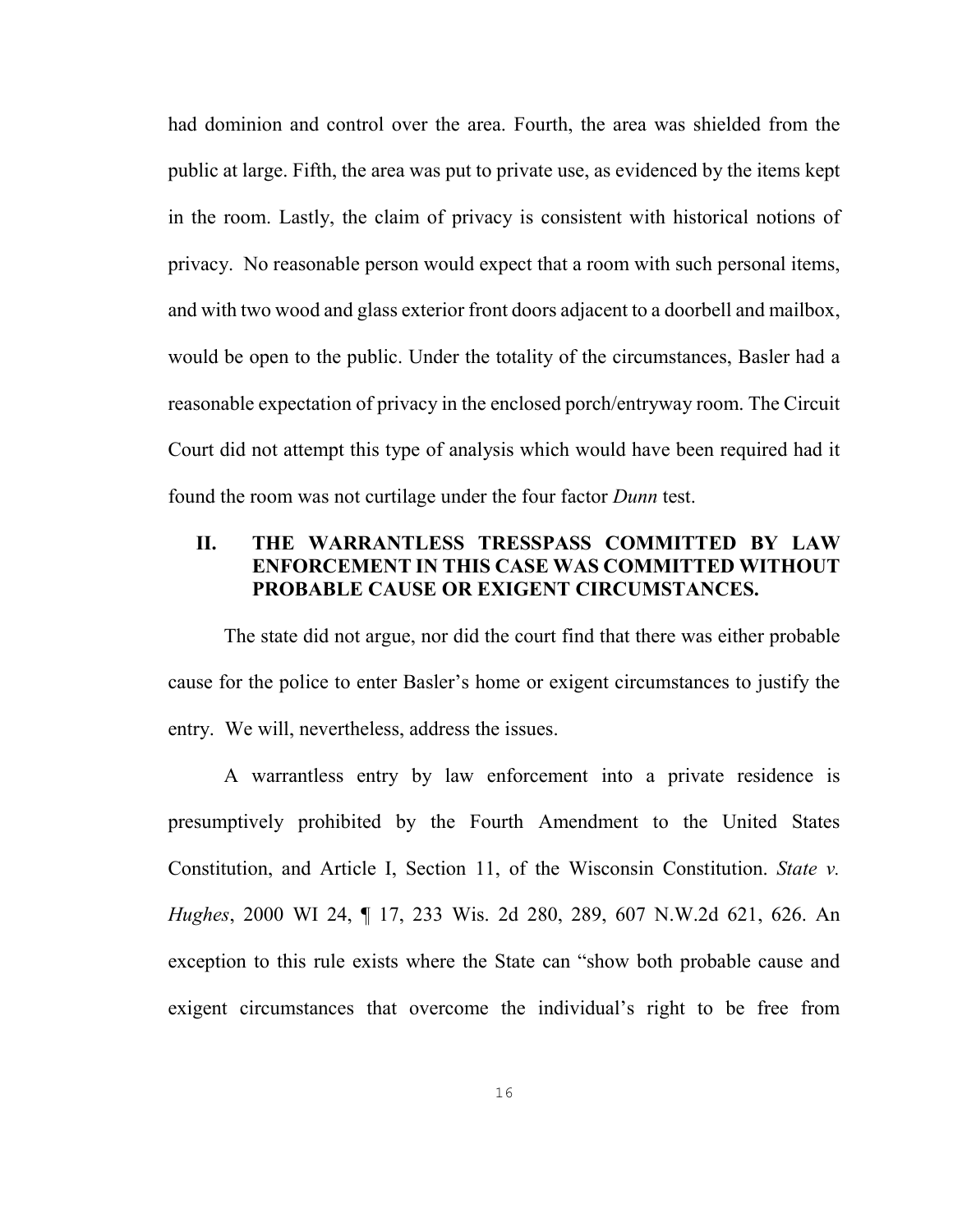government interference." *Id*. at ¶ 17, 233 Wis. 2d at 290, 607 N.W.2d at 626. In the present case, neither probable cause nor exigent circumstances existed.

## <span id="page-21-0"></span>**A. Probable Cause.**

Law enforcement in this case lacked the requisite level of probable cause to arrest the Defendant for committing a crime at any time prior to his entry into the home. "Probable cause to arrest refers to that quantum of evidence which would lead a reasonable police officer to believe that the defendant probably committed a crime." *State v. Paszek*, 50 Wis. 2d 619, 624-25, 184 N.W.2d 278 (1978).

The only information Officer Wilson had at the time of the entry was that a Hardee's building or part of the building had been struck by a vehicle and that an unknown person had supposedly been following the vehicle at some point after the alleged collision took place. Even if Wilson had more details about the alleged collision, leaving the scene of an accident of this nature is not a crime in Wisconsin. Wilson lacked the level of probable cause necessary to arrest the defendant when he entered the curtilage.

# <span id="page-21-1"></span>**B. Exigent Circumstances.**

"The Police bear a heavy burden when attempting to demonstrate an urgent need that might justify warrantless searches or arrests." *Welsh v. Wisconsin*, 446 U.S. 740, 749-50 (1984). "There are four recognized categories of exigent circumstances that have been held to authorize a law enforcement officer's warrantless entry into a home: 1) hot pursuit of a suspect, 2) a threat to the safety of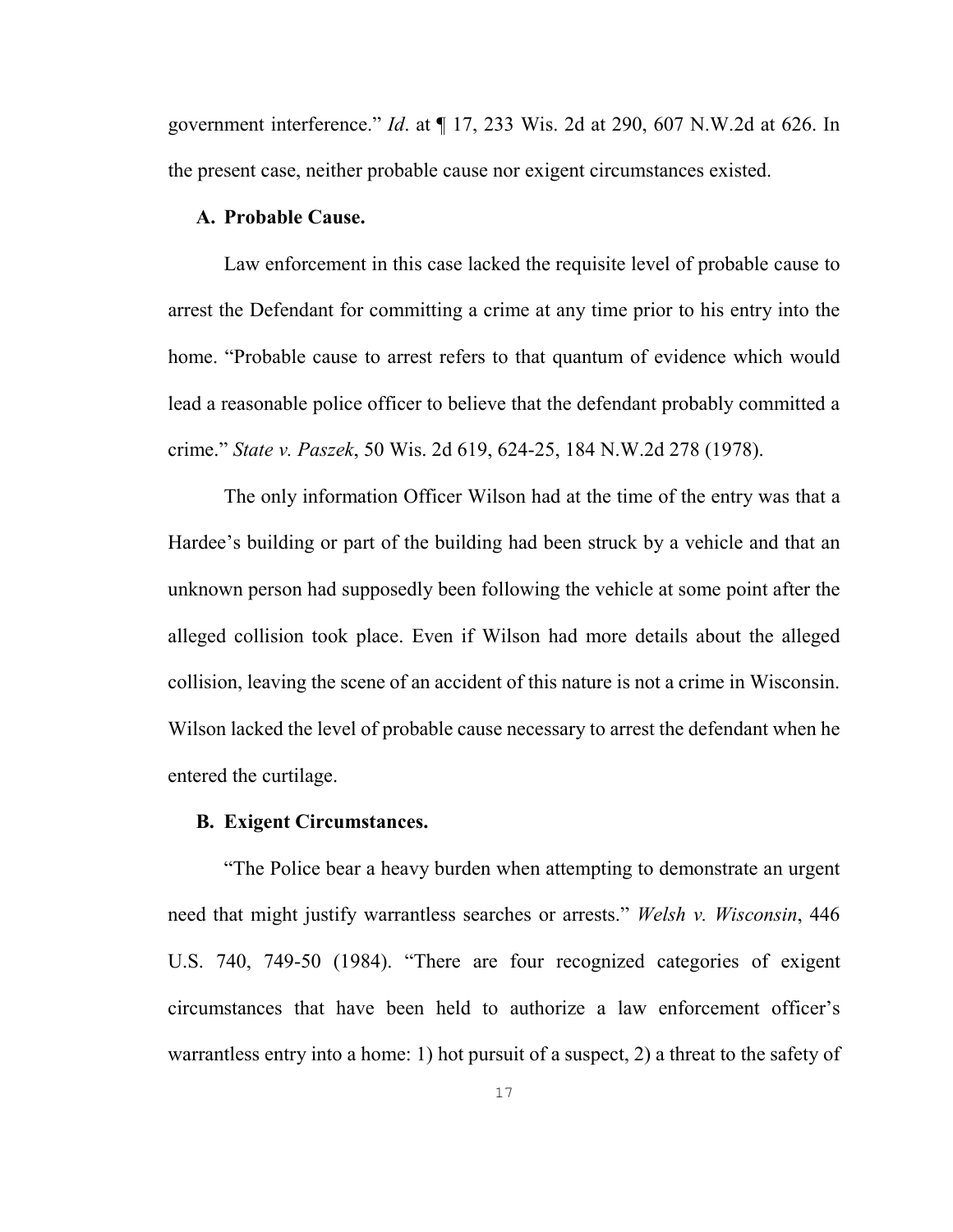a suspect or others, 3) a risk that evidence will be destroyed, and 4) a likelihood that the suspect will flee." *State v. Ferguson*, 2009 WI 50, ¶19, 317 Wis.2d 586, 767 N.W.2d 187 (quoting *State v. Richter*, 2000 WI 58, ¶ 29, 235 Wis. 2d 524, 540-41, 612 N.W.2d 29, 37). None of these exigent circumstances were present in this case.

#### <span id="page-22-0"></span>**1. There Was No Hot Pursuit.**

Hot pursuit is established "where there is an immediate or continuous pursuit of a suspect from the scene of a crime." *State v. Richter,* 2--- WI 58 ¶32, 235 Wis. 2d 524, 612 N.W.2d 29. Both the Wisconsin Supreme Court and the Supreme Court of the United States have recognized that "law enforcement officers may make a warrantless entry onto private property…to engage in hot pursuit of a fleeing suspect." *United States v. Santana,* 427 U.S. 38, 42-43 (1976). "Hot pursuit means some sort of chase…." *Id.* 

In the present case, there was no chase. An unidentified individual was at best, following the defendant and alerting law enforcement to its whereabouts. The record lacks any evidence that Basler was attempting to flee the scene of any accident. Nobody made any attempt to stop Basler's vehicle while it was in motion. Wilson testified that while he was driving by the residence, he observed an individual get out of the truck he believed was the vehicle in question, then observed that person walk into a house. (R:35, p. 5). The individual did not run, nor engage in any type of behavior that would indicate he was being chased. Further, there was no testimony that Officer Wilson was involved in any type of chase as it related to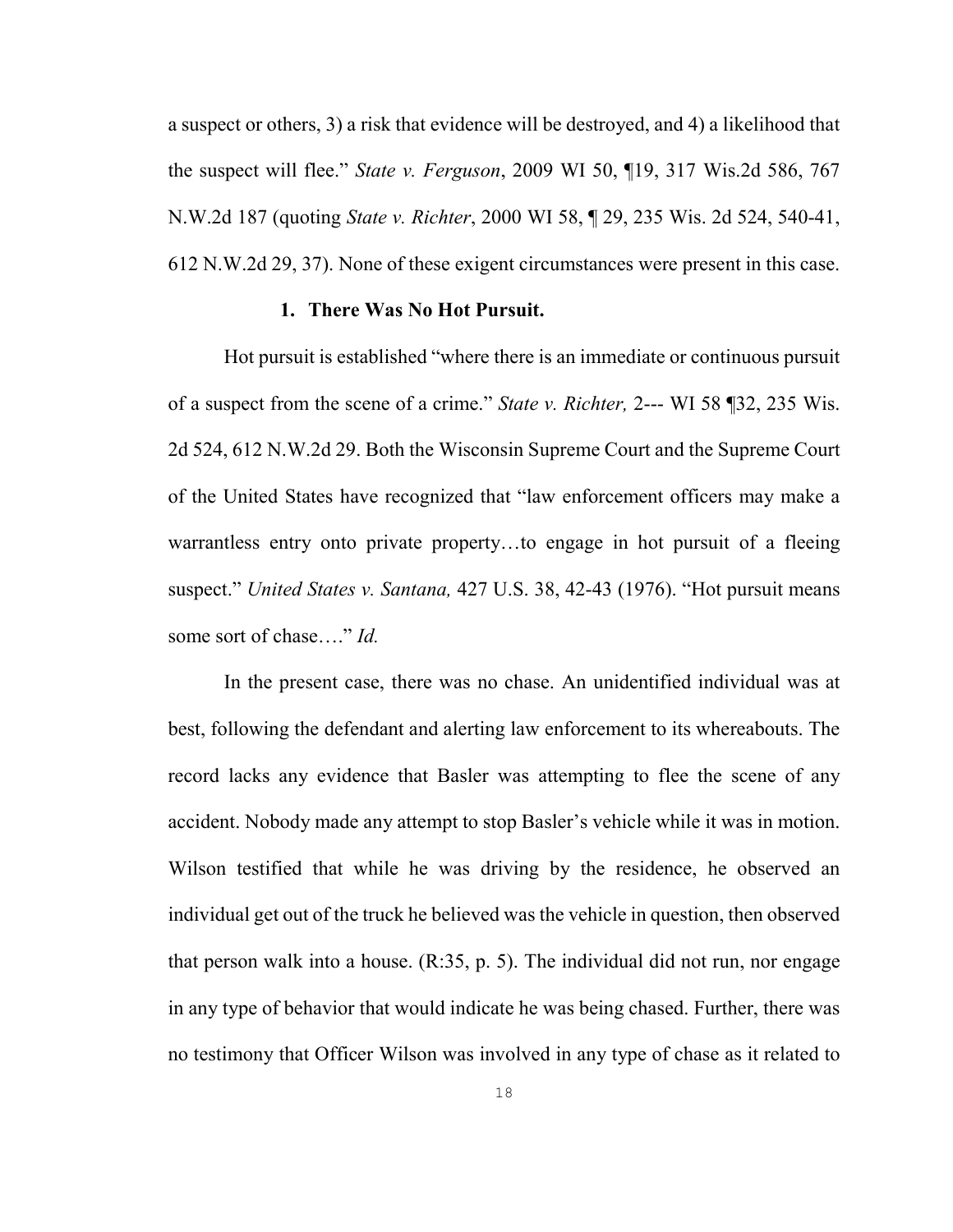the defendant. He testified that he turned his vehicle around, parked his car, made contact with Officer Kopczyk, and the two proceeded to walk up to the house together, up the stairs and through the two exterior front doors. (R:35, pp.6-7, 11- 13). Wilson further made a point to clarify that he didn't "follow" the defendant; that the defendant was already inside when he parked his squad. There was no hot pursuit in this case.

# <span id="page-23-0"></span>**2. There was no Threat to the Safety of the Suspect or Anyone Else.**

Nothing in the record indicates that the safety of any individual was threatened at any point during the events leading up to law enforcement's entry into the home of the defendant. This exigent circumstance is inapplicable to the present case.

#### <span id="page-23-1"></span>**3. There was no Risk that Evidence Would be Destroyed.**

The only information Officer Wilson received was that the Hardee's building or part of the Hardee's building had allegedly been struck by the red vehicle. The defendant made no attempt to hide his vehicle after parking it. There are no facts that would lead any reasonable officer to conclude that any evidence was at risk for destruction prior to entering the home.

## <span id="page-23-2"></span>**4. There was Nothing to Indicate that Basler would Flee.**

Basler drove to his home, parked his vehicle, exited the vehicle, and walked into his house. There is no evidence that would lead a reasonable officer to conclude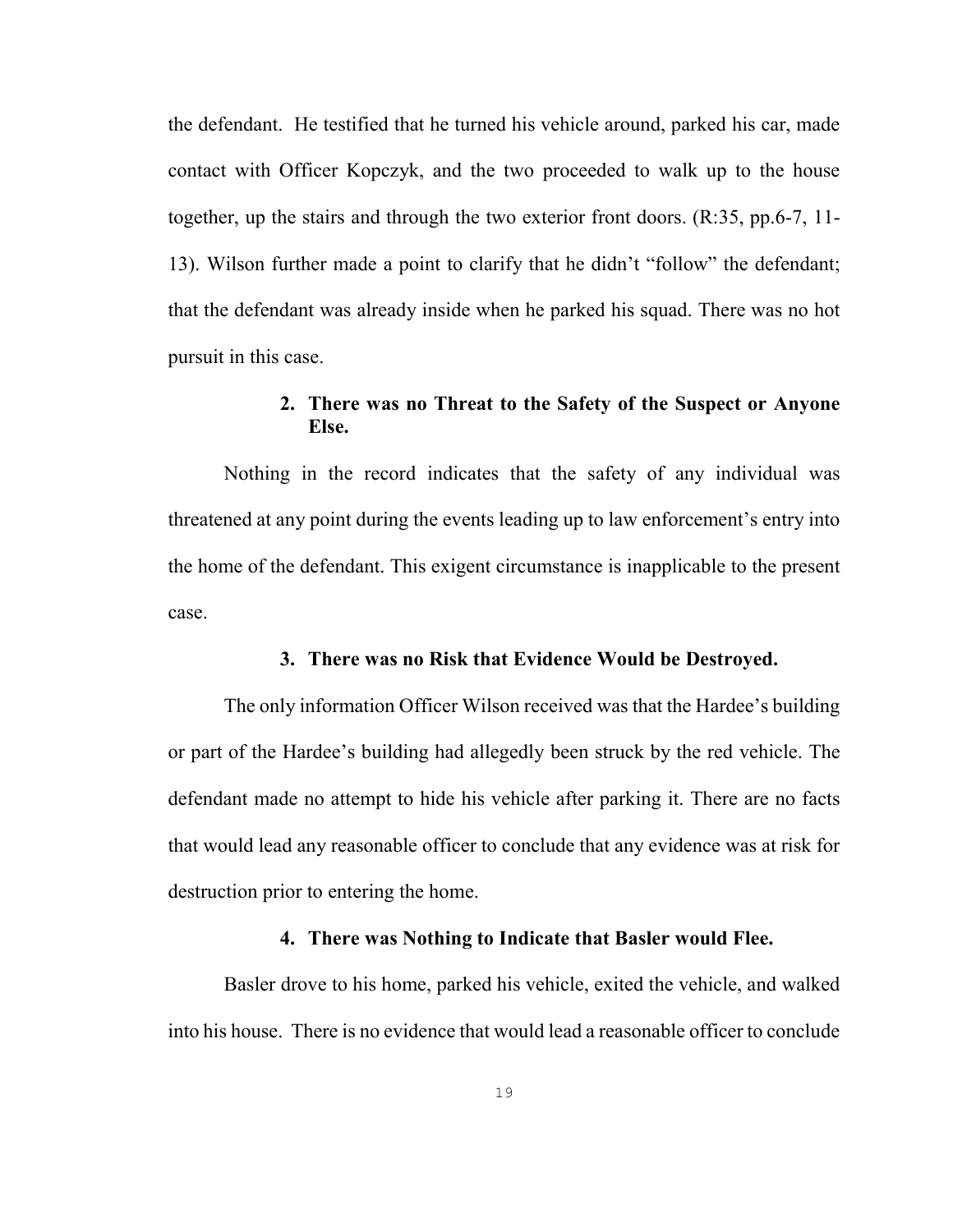that Basler's next move would be to flee his home or attempt to evade contact with law enforcement.

#### <span id="page-24-0"></span>**CONCLUSION**

The Circuit Court failed to conduct a proper legal analysis to determine whether the entryway entered by law enforcement was part of the curtilage of the defendant's home, and thus, subject to Fourth Amendment protections. A proper application of the *Dunn* factors leads to the conclusion that this enclosed porch/entryway room was indeed curtilage and that Officer Wilson's entry into it was unlawful. Further, at the time of this unlawful entry, Officer Wilson did not have probable cause to arrest the defendant for a criminal offense, nor were any of the recognized exigent circumstances present to validate the entry. Law enforcement's failure to ring the doorbell/and or knock on the front exterior doors of the home violated the Defendant's rights under the Fourth Amendment. As such, the Defendant respectfully requests that this Court reverse the Circuit Court's Denial of his Motion to Suppress Evidence Derived from an Unlawful Entry.

Signed and dated this  $25<sup>th</sup>$  day of February, 2019.

Respectfully submitted, MISHLOVE & STUCKERT, LLC

\_\_\_\_\_*s/Lauren Stuckert*\_\_\_\_\_\_\_ BY: Lauren Stuckert Attorney for the Defendant State Bar No.: 1074005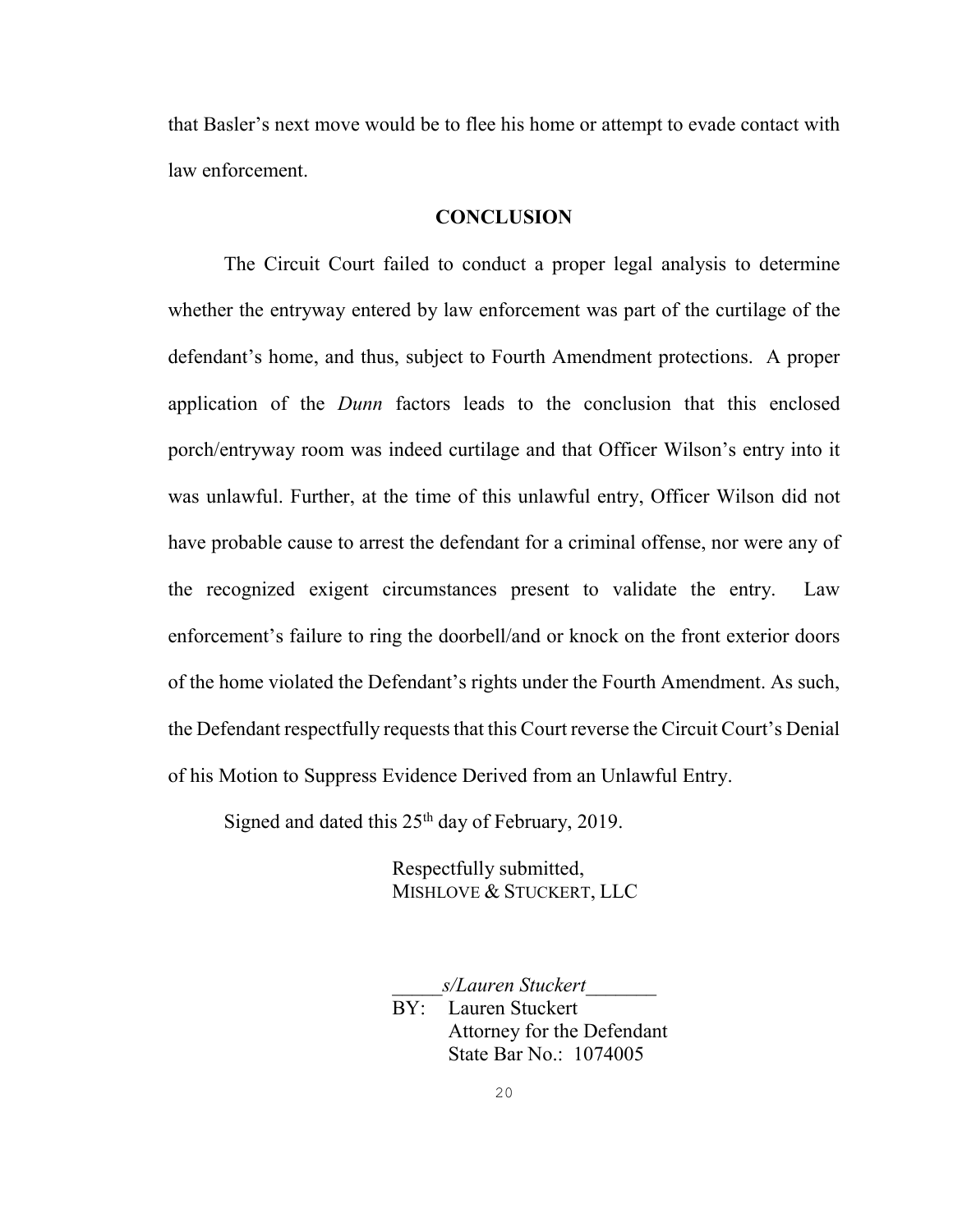#### <span id="page-25-0"></span>**CERTIFICATION**

I certify that this brief conforms to the rules contained in Wis. Stats. §809.19(3)(b) and (c), for a brief produced with a proportional serif font. The length of this brief is 3,965 words.

I hereby certify that filed with this brief, either as a separate document or as a part of this brief, is an appendix that complies with [Wis. Stats. §809.19\(2\)\(a\)](http://nxt.legis.state.wi.us/nxt/gateway.dll?f=xhitlist$xhitlist_x=Advanced$xhitlist_vpc=first$xhitlist_xsl=querylink.xsl$xhitlist_sel=title;path;content-type;home-title$xhitlist_d=%7bstats%7d$xhitlist_q=%5bfield%20folio-destination-name:) and that contains, at a minimum: (1) a table of contents; (2) the findings or opinion of the circuit court; and (3) portions of the record essential to an understanding of the issues raised, including oral or written rulings or decisions showing the circuit court's reasoning regarding those issues.

I further certify that if this appeal is taken from a circuit court order or judgment entered in a judicial review of an administrative decision, the appendix contains the findings of fact and conclusions of law, if any, and final decision of the administrative agency.

I further certify that if the record is required by law to be confidential, the portions of the record included in the appendix are reproduced using first names and last initials instead of full names of persons, specifically including juveniles and parents of juveniles, with a notation that the portions of the record have been so reproduced to preserve confidentiality and with appropriate references to the record.

Additionally, I certify that the text of the electronic copy of the brief is identical to the text of the paper copy of the brief.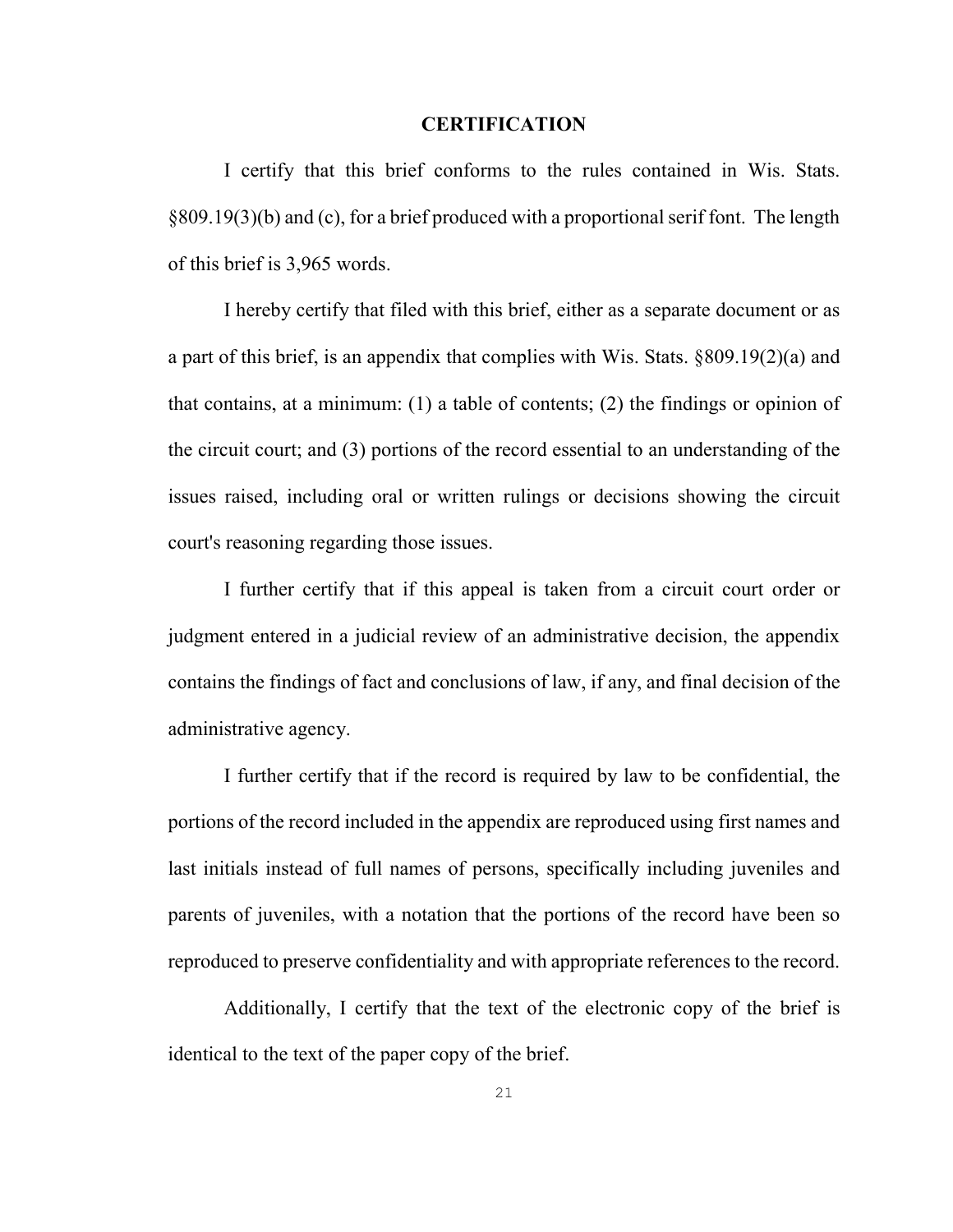Signed and dated this 25th day of February, 2019.

Respectfully submitted, MISHLOVE & STUCKERT, LLC

\_\_\_\_\_*s/Lauren Stuckert*\_\_\_\_\_

BY: Lauren Stuckert Attorney for the Defendant State Bar No.: 1074005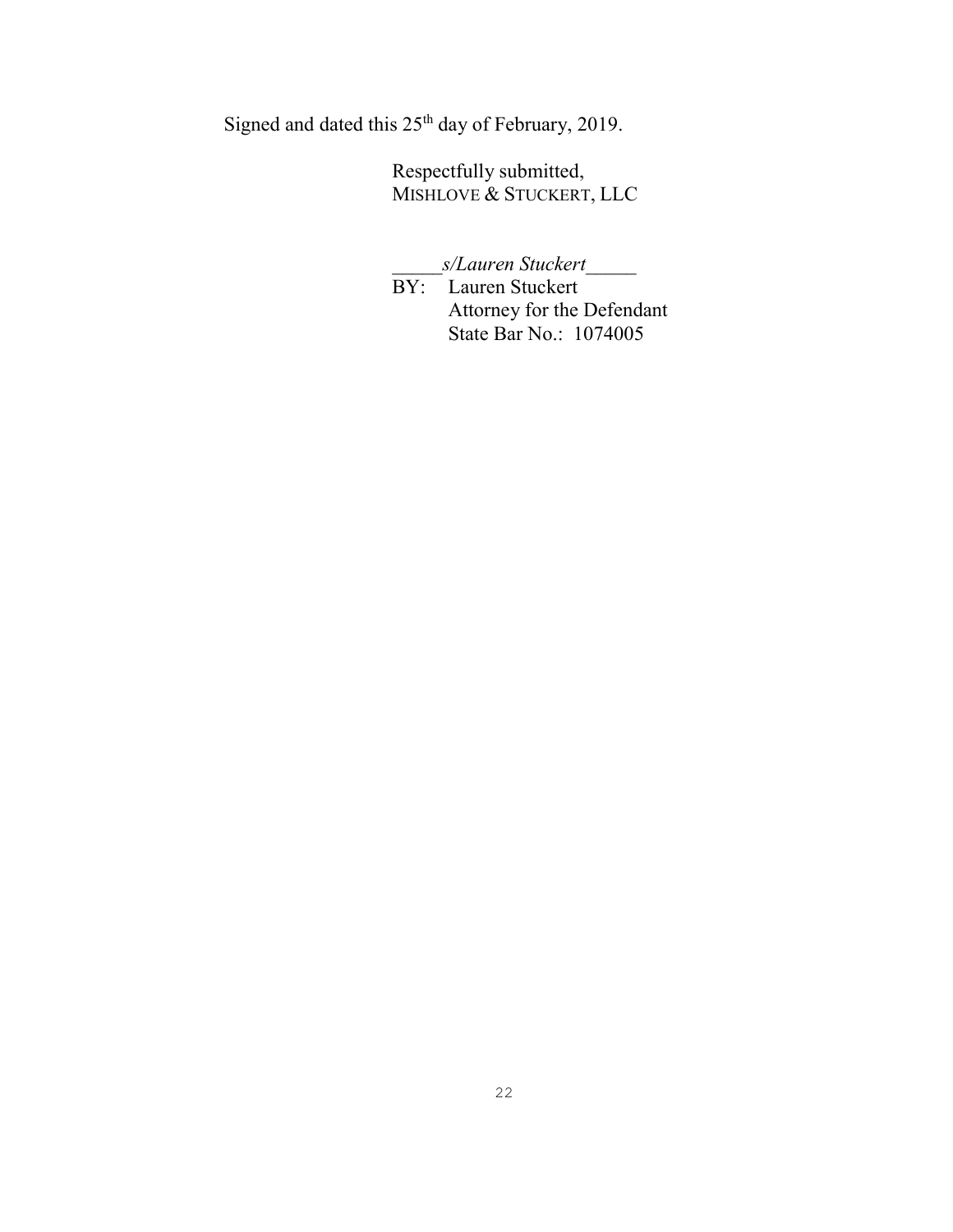## <span id="page-27-0"></span>**APPENDIX CERTIFICATION**

I hereby certify that filed with this brief, either as a separate document or as a part of this brief, is an appendix that complies with [Wis. Stat. §809.19 \(2\) \(a\)](http://nxt.legis.state.wi.us/nxt/gateway.dll?f=xhitlist$xhitlist_x=Advanced$xhitlist_vpc=first$xhitlist_xsl=querylink.xsl$xhitlist_sel=title;path;content-type;home-title$xhitlist_d=%7bstats%7d$xhitlist_q=%5bfield%20folio-destination-name:) and that contains: (1) a table of contents; (2) relevant trial court record entries; (3) the findings or opinion of the trial court; and (4) portions of the record essential to an understanding of the issues raised, including oral or written rulings or decisions showing the trial court's reasoning regarding those issues.

I further certify that if the record is required by law to be confidential, the portions of the record included in the appendix are reproduced using first names and last initials instead of full names of persons, specifically including juveniles and parents of juveniles, with a notation that the portions of the record have been so reproduced to preserve confidentiality and with appropriate references to the record.

Signed and dated this  $25<sup>th</sup>$  day of February, 2019.

Respectfully submitted, MISHLOVE & STUCKERT, LLC

\_\_\_\_*s/Lauren Stuckert*\_\_\_\_\_

BY: Lauren Stuckert Attorney for the Defendant State Bar No.: 1074005